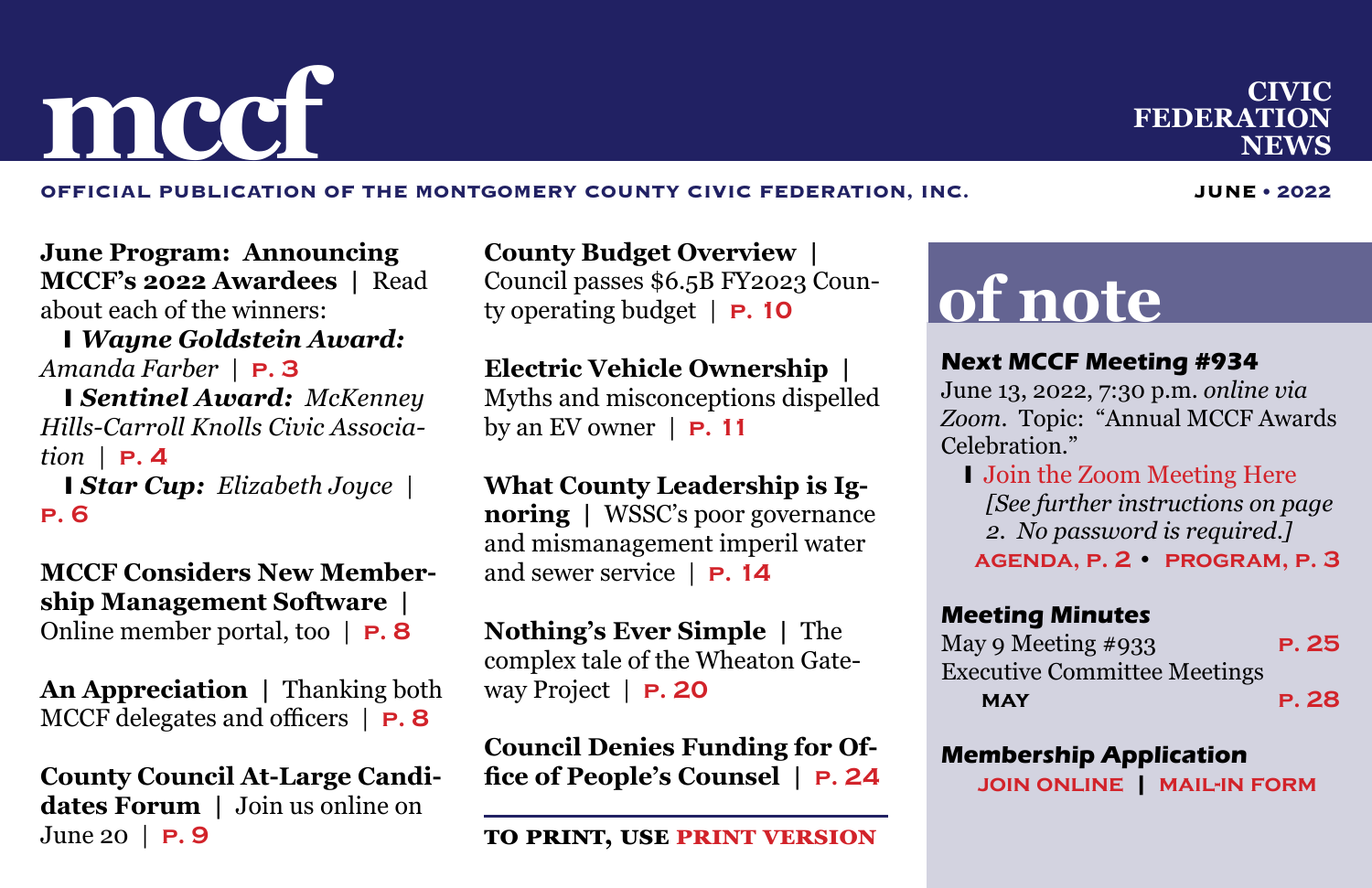### **federation news june 2022 • 2 [top](#page-0-0)**

### <span id="page-1-0"></span>**Federation Meeting #934**

*Monday, June 13, 2022* 7:30 p.m. Online Zoom Meeting

### **agenda**

- 1. Call to Order/Introductions
- 2. Approval of Agenda
- 3. Approval of Minutes: May General Meeting #933 **[p.25](#page-24-0)**
- 4. Treasurer's Report
- 5. Announcements
- 6. June Program: Annual Awards Celebration **[p.3](#page-2-0)**
- 7. Committee Reports
- 8. Adjournment

### **About MCCF Meetings**

*All monthly MCCF meetings are open to the public.* They are held on the second Monday of each month, September through June. Since the beginning of the pandemic, the start time is now at 7:30 p.m.

**The June 13 meeting will be held online via Zoom** (see page 3 for program) at 7:30 p.m.:

I To be part of the video conference, first [visit the Zoom website](https://zoom.us/) to download the program for your phone or computer.

**I** Date and Time: Monday, June 13, 2022, 7:30 p.m. Eastern Time.

I To join the Zoom meeting from [your browser, use this link](https://us02web.zoom.us/j/87099036057).

I To participate by phone (audio) only), call 301.715.8592. The meeting ID is **870 9903 6057**. No password is required.

We hope you will join us!  $\blacksquare$ 

## **mccf**

The **Montgomery County Civic Federation, Inc.,** is a county-wide nonprofit educational and advocacy organization founded in 1925 to serve the public interest. Monthly MCCF meetings are open to the public (agenda and details at left).

The *Civic Federation News* is published monthly except July and August. It is emailed to delegates, associate members, news media, and local, state, and federal officials. **Recipients are encouraged to forward the** *Civic Federation News* **to all association members, friends, and neighbors**. Permission is granted to reproduce any article, provided that proper credit is given to the "*Civic Federation News* of the Montgomery County (Md.) Civic Federation."

#### **Civic Federation News**

civicfednews AT montgomerycivic.org

#### **to submit an article, [see page 29](#page-28-0)**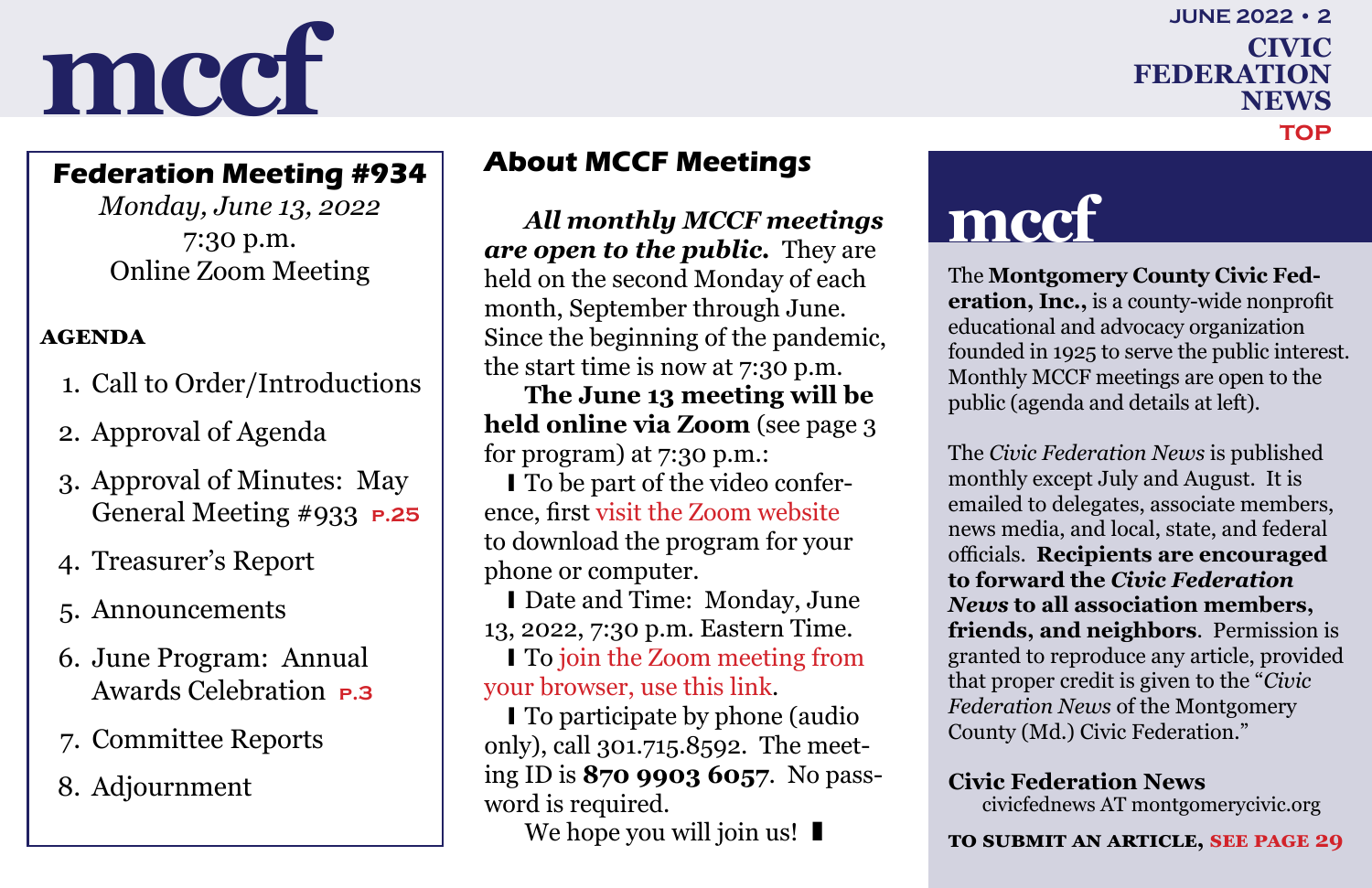### **federation news june 2022 • 3 [top](#page-0-0)**

### <span id="page-2-0"></span>**The Montgomery Co. Civic Federation Announces Its Annual Award Winners for 2022**

The Montgomery County Civic Federation, Inc., is pleased to announce its 2022 Federation Awardees.

### **The Wayne Goldstein Award Amanda Farber**

*This Wayne Goldstein Award (formerly known as the Gazette Award and the Journal Cup) recognizes outstanding public service contributions by an individual or group in Montgomery County.*

The Montgomery County Civic Federation, Inc., is pleased to honor Amanda Farber of Bethesda with the 2022 Wayne Goldstein Award.

Amanda Farber's local civic activism really began with walks around her neighborhood. Over the years during these walks, she noted the steady decline of the tree canopy



and the increase in temperatures, and she decided that something must be done about it. But what? Her background as a pediatric occupational therapist working in schools and early intervention throughout the D.C. area taught her the importance of documentation, having a plan and goals, and working as a team.

By documenting the canopy loss, learning the applicable laws and regulations, connecting with other activists, and working with neighbors and County agencies on tree plantings and care, she has helped build awareness regarding the need for a healthy urban tree canopy. She approached the issue with the understanding that patience and persistence—combined with a little humor and a lot of kind words—were the keys to making progress and reaching goals, and learned a lot

**[more](#page-3-0)**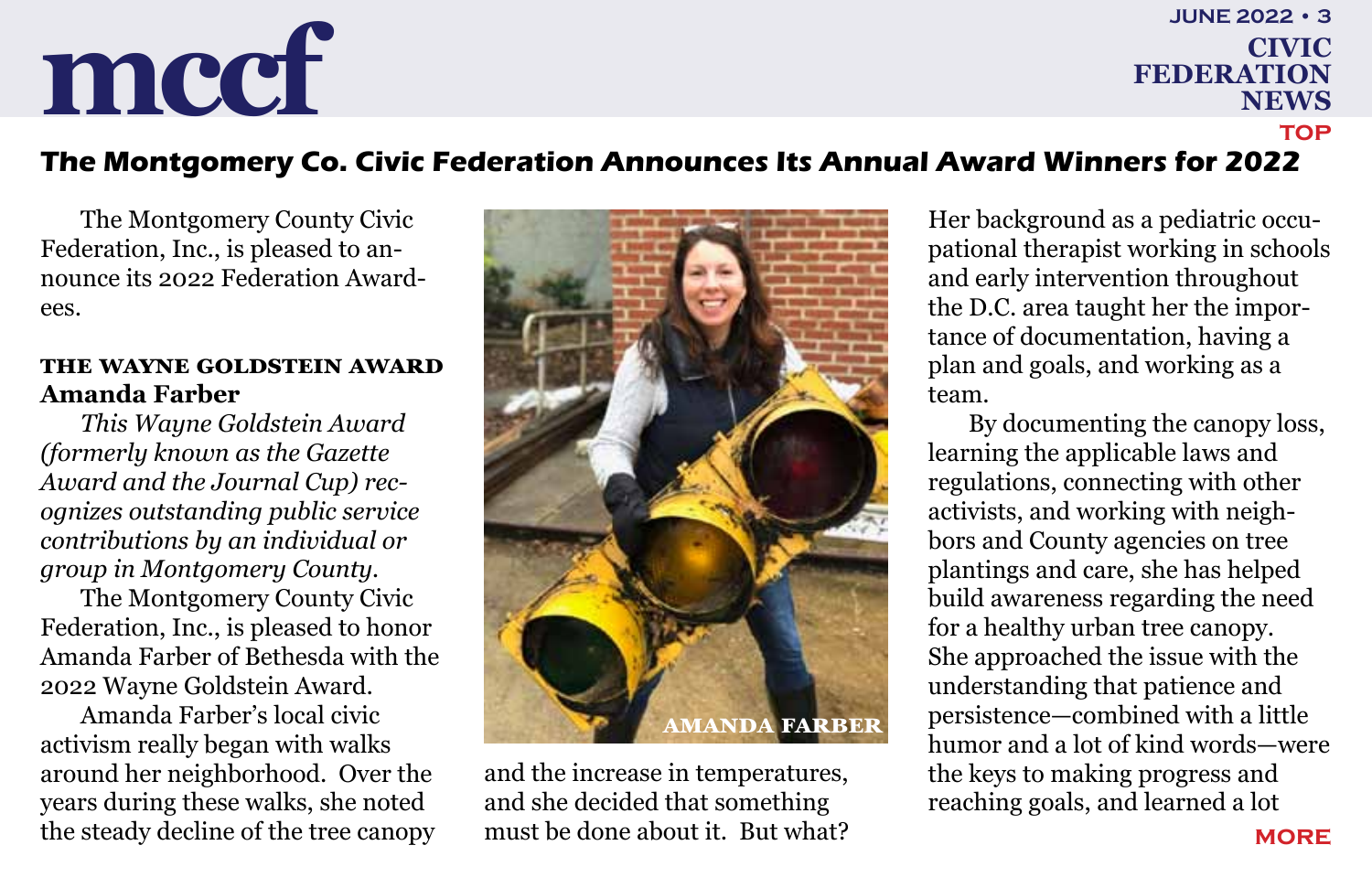### <span id="page-3-0"></span>**June Program, cont.**

along the way.

She has since used this same advocacy approach on a number of important issues—with a focus on building community, incorporating green space in urban areas, and promoting public health—and her advocacy has expanded to include highlighting the need for broader tree canopy and forest conservation protections throughout the County, providing perspectives on ways to improve new development projects, documenting the problems with artificial turf fields, improving pedestrian safety, and serving on her neighborhood civic association. She is grateful to all the amazing fellow advocates she has met in the "rabbit hole" while working on these issues.

She is Vice President of East Bethesda Citizens Association and



McKenney Hills **Carroll Knolls** 

serves on the Boards of Conservation Montgomery, Inc., and Safe Healthy Playing Fields, Inc., and as a member of the Bethesda Implementation Advisory Committee. But, most importantly, she is a mom to two teenage boys.

Like Wayne Goldstein, Amanda Farber is an outstanding community leader who represents the best of Montgomery County's residents who devote countless hours to making the County a better place to live, work, and play. The Montgomery

**federation news june 2022 • 4**

**[top](#page-0-0)**

County Civic Federation is proud to recognize Amanda's many significant contributions to Bethesda and the County with the 2022 Wayne Goldstein Award.

### **The Sentinel Award McKenney Hills-Carroll Knolls Civic Association**

*The Sentinel Award is given to an individual or group, typically outside of government, for a significant contribution to "good government" at the local level.*

The Montgomery County Civic Federation, Inc., is pleased to recognize the McKenney Hills-Carroll Knolls Civic Association in Silver Spring with the 2022 MCCF Sentinel Award.

The McKenney Hills-Carroll Knolls Civic Association (MHCK) is in the neighborhood behind the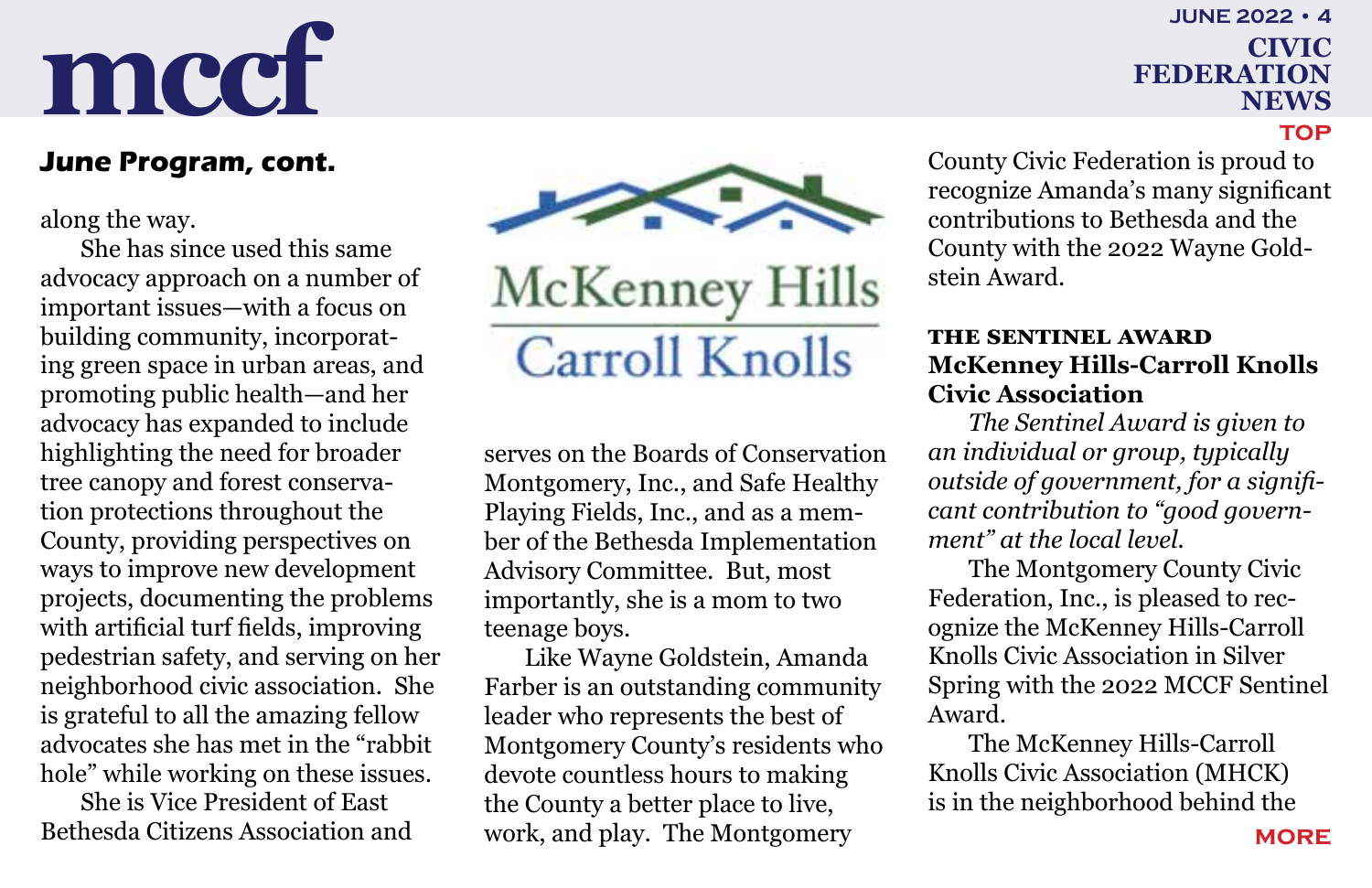## **federation news june 2022 • 5**

### <span id="page-4-0"></span>**June Program, cont.**

Forest Glen Metro Station, from Forest Glen Road to Plyers Mill Road and from Georgia Avenue to Leslie Street in Silver Spring. With two elementary schools—Flora Singer and Oakland Terrace—within their borders, they have become one of the more sought-after neighborhoods in Montgomery County. The 1940s-era neighborhood has experienced a new influx of families with children moving in. The neighborhood has many amenities, including several parks, a nearby hospital, walking distance to Metro, and a neighborhood recreational club with a pool. What they also have is a revitalized civic association with an active board and tons of volunteers.

In 2020, MHCK was a sleepy civic association with a few members, a few events, and quarterly meetings

that were not very well-attended. Then came COVID! What was the civic association to do? Refocus and grow! In 2020, the MHCK board transitioned to a new group of officers who changed the face and director of the association. New life was brought into the website, a Facebook page was created, and interactions on other social media platforms became a way to spread the word and share the new face of the association.

Shortly thereafter, pop-up events that allowed for social distancing became a way for the neighborhood to get together as well as see the efforts of MHCK. Food trucks, Halloween events, and membership meetings with exciting speakers got the neighbors excited. The real results came when the board and the membership committee decided to spend some of its reserve money and make membership the number one priority.

## **[top](#page-0-0)** The membership committee,

chaired by Dave Coyne, was the key to the growth in MHCK. Dave had new ideas for how to reach the neighbors who were not members and make them aware that MHCK existed and what they were doing in the neighborhood. Growth was slow at first, but, once the association realized what the problem was, solving it was easy. Signs for the civic association went up all throughout the neighborhood, membership tables were present at all the events, and postcard mailers went out to every house within the borders. The growth boom had gone nuclear! By 2022, the civic association had seen almost 475% in growth. This is almost unheard of in normal times, but amazing considering the COVID pandemic.

In 2021, with the return to nor-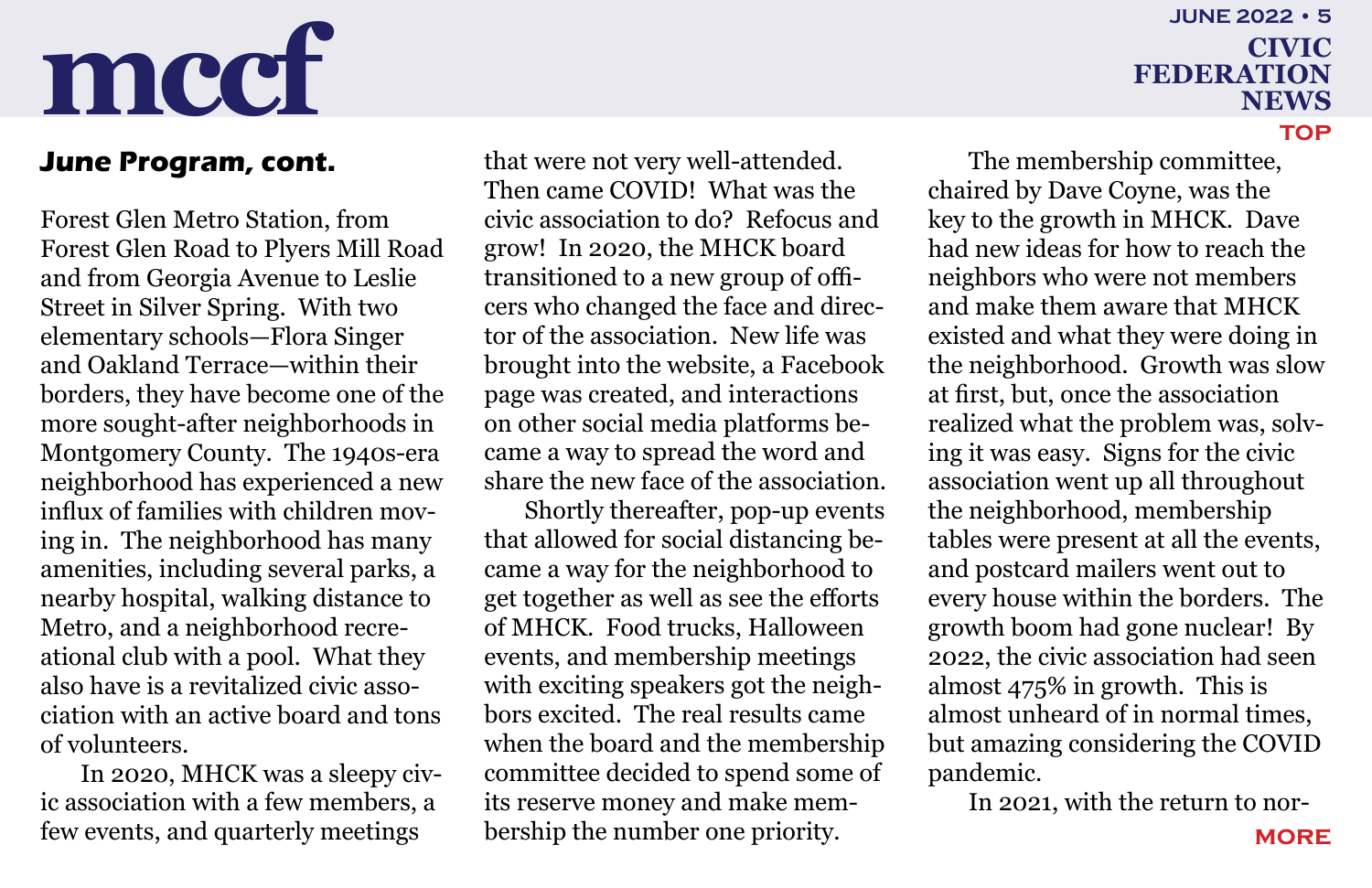## **june 2022 • 6**

# <span id="page-5-0"></span>**mccf civic reduced civic**

### **June Program, cont.**

mal, McKenney Hills-Carroll Knolls had its first block party in two years. A bounce-house, petting zoo, a free ice cream food truck, music, food, and fun for all made life seem almost normal. With an attendance of over 250 people throughout the day, it was a wild success! The events kept rolling from there. National Night Out was attended by two fire departments, Montgomery County Police, Montgomery County Park Police, all our local state and federal representatives, and over 150 people. Each time, the board was present and talking to the neighbors about the association. Each time resulted in new growth.

McKenney Hills-Carroll Knolls has shown what new focus, new ideas, and a little effort can do within a civic association and its neighbor-



hood. Their community conversations have focused on critical housing, transportation, and pedestrian safety issues in the area.

**federation news [top](#page-0-0)** We are pleased to award them

the Montgomery County Civic Federation Sentinel Award for their contribution to good government at the local level and their continued dedication to their neighborhood and its citizens.

### **The Star Cup Elizabeth Joyce**

*The Star Cup is awarded to the Federation delegate or committee performing the most outstanding public service on behalf of Montgomery County.*

The Montgomery County Civic Federation, Inc., is proud to recognize Elizabeth Joyce of Silver Spring with the Federation's Star Cup.

Over the past years, Liz has served as the Federation's Second Vice President and as our interim Chair of the MCCF Planning and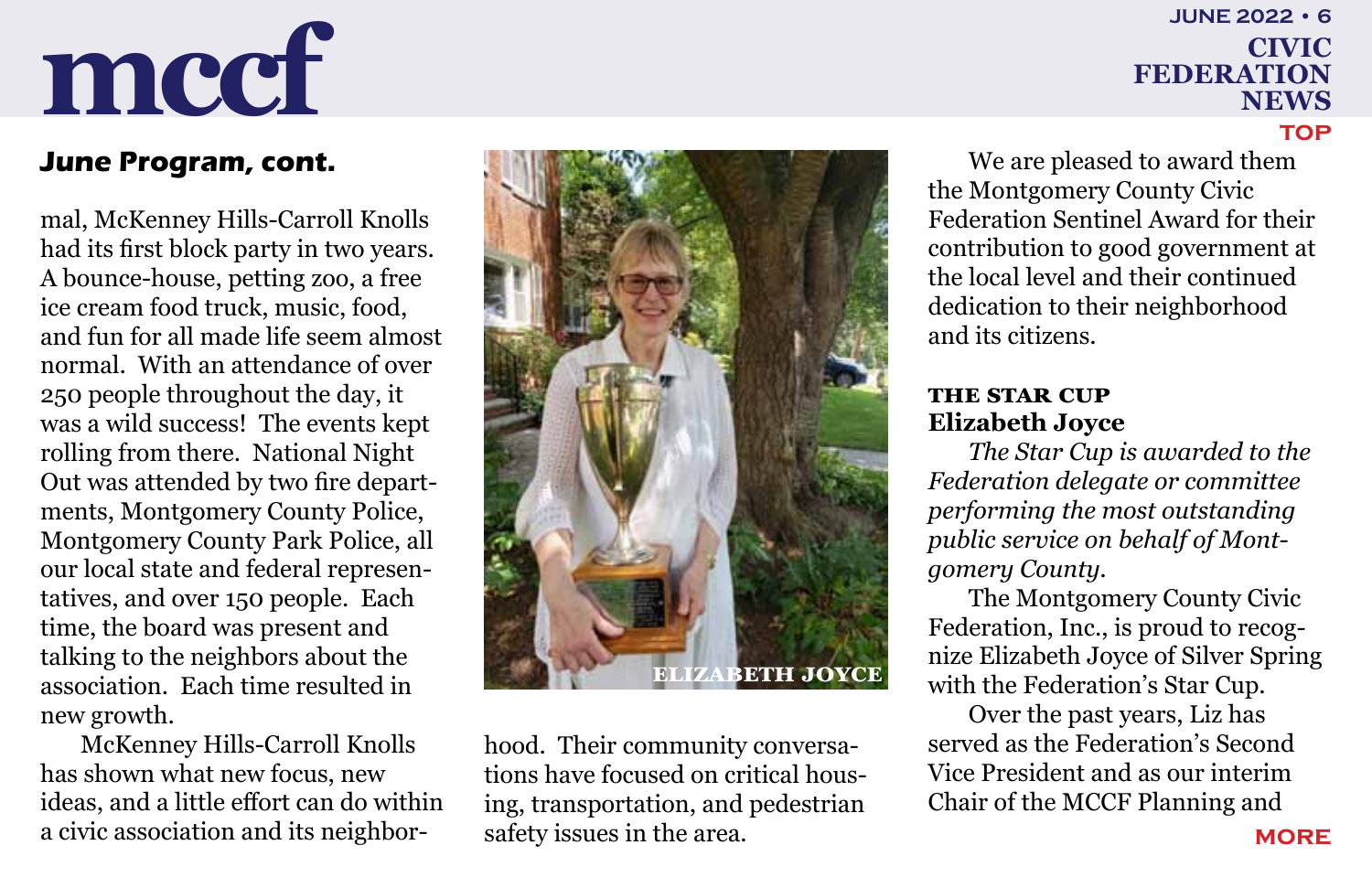**june 2022 • 7**

**federation news**

**[top](#page-0-0)**

# <span id="page-6-0"></span>**mccf civic reduced civic**

### **June Program, cont.**

Land Use Committee. In these positions, she has contributed greatly to the expansion and effectiveness of the Civic Federation's advocacy on a wide range of issues of importance to Montgomery County residents.

A brilliant writer, she has assisted not only the Federation's Executive Committee in its work, but she has also made important contributions to the work of other citizen organizations throughout the County.

She is the Chair of the Saratoga Village Neighbors in east Silver Spring, where she has closely followed the deliberations of the Montgomery County Planning Board and the Montgomery County Council on land use, the environment, and economic development issues, among others. She has been one of the most effective and respected voices in our community, calling for more transparency, accountability, and expanded community engagement for public agencies. With a commendable attention to detail, she has regularly highlighted and commented on inconsistencies in County planning documents and helped frame winning arguments to make final County policies more realistic and reflective of community concerns.

She stands tall in a long tradition of Civic Federation delegates who have given their considerable time, energy, and commitment to making the Montgomery County Civic Federation, Inc., a more effective advocate for the residents of Montgomery County. We are proud to recognize her many good works with the Civic Federation's Star Cup. ■

### **CIVIC FED TONIGHT!**

### *SEEKING POSSIBLE SPEAKERS FOR YOUR CIVIC ASSOCIATION MEETINGS?*

**Members of the MCCF Executive Committee have extensive experience in issues such as transportation, land use and zoning, schools, parks, environmental concerns, taxes, and public spending. Plus, they have a community-oriented perspective on these matters. If you would like an executive committee member to speak at a meeting, contact President Alan Bowser at** *president at montgomerycivic dot org***. Include topics/possible dates.**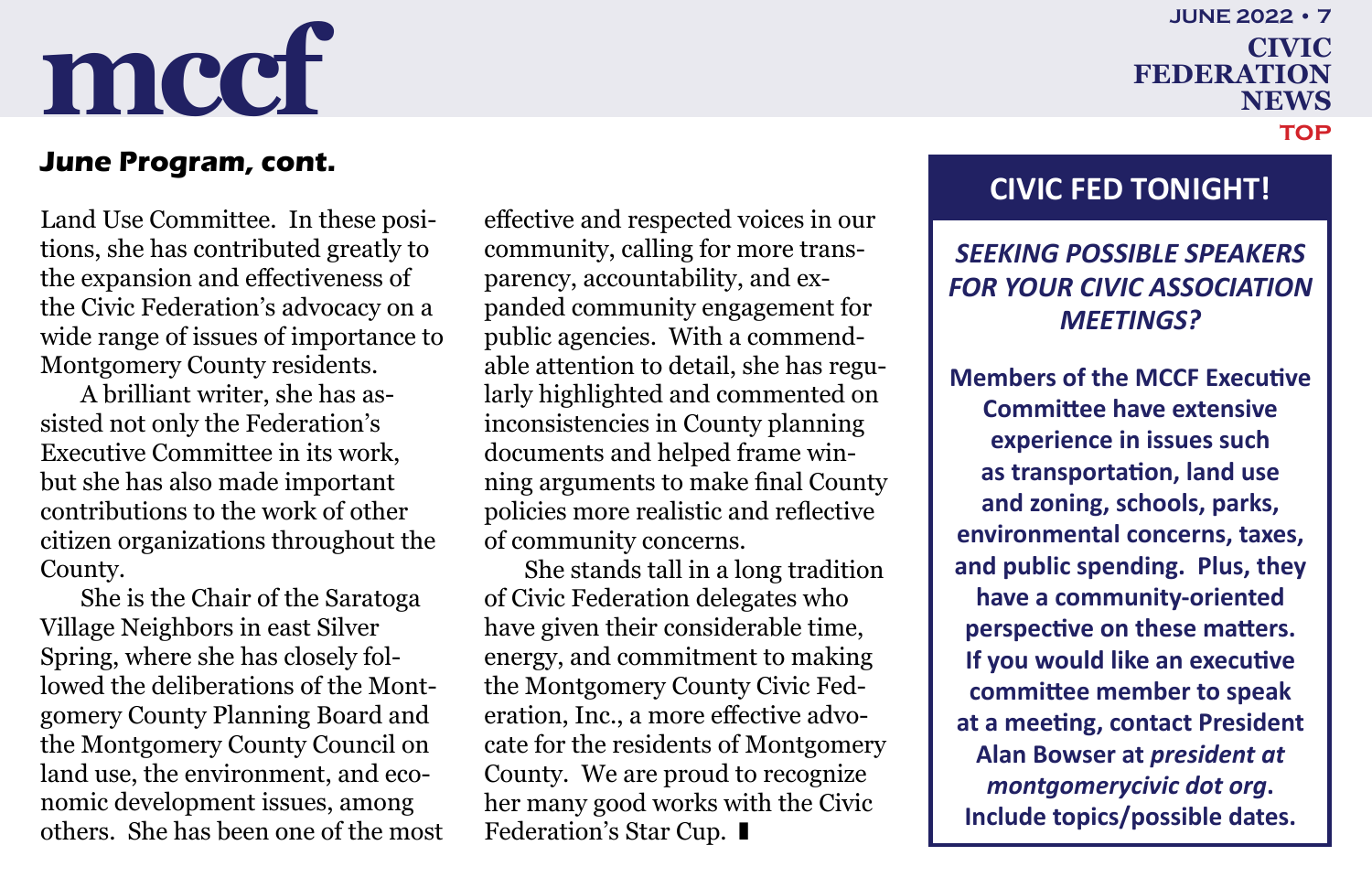**june 2022 • 8**

**[top](#page-0-0)**

**federation news**

### <span id="page-7-0"></span>**MCCF Considers New Membership Management Software, Online Member Portal**

MCCF has been evaluating and testing various membership software packages to determine how to serve members most efficeintly for membership applications, renewals, and updates. While we are still working out the details, we hope to have the new membership portal available on our website for July 1, the beginning of the new membership year.

The highly rated [Join It](https://www.joinit.org/) provides membership management software for nonprofits. The software provides a simple database and dashboard interface to monitor membership developments. It also is integrates this database context with best in class service providers to automate other essential components of an organization, like payment processing,

email communication, and event organization.

This portal will make it easier to make dues payments, allow members to maintain their own information and receive automated reminders, our newsletter and event announcements.

We're looking forward to this important upgrade.  $\blacksquare$ 

### **An Appreciation**

Thanks to all of the Montgomery County Civic Federation, Inc., delegates who have worked hard in support of the Federation's community-serving agenda over the last year. The Civic Federation is only as strong as its Association member organizations and its delegates.

And special thanks to the officers of the Civic Federation who work hard every month to prepare and present all the Federation's monthly programs and this monthly newsletter: **President:** Alan Bowser **First Vice President:** Joshua Montgomery **Second Vice President:** Elizabeth Joyce **Secretary:** Karen Cordry **Treasurer:** Jerry Garson **Newsletter Editor:** Jacquie Bokow **Executive Committee Member:** Sue Schumacher **Immediate Past President:** Bailey Condrey  $\blacksquare$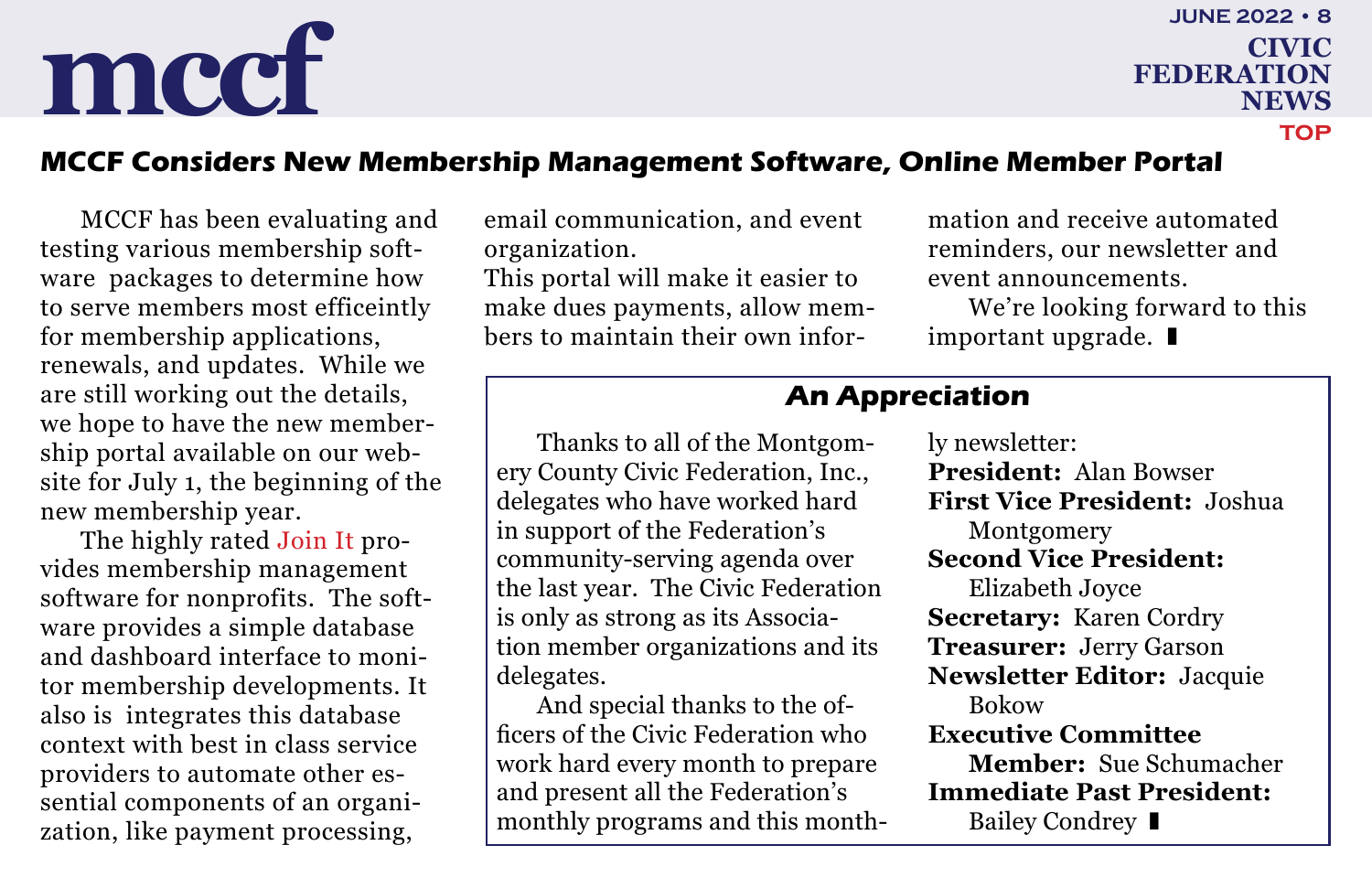## <span id="page-8-0"></span>**mccf civic reduction**

**federation news june 2022 • 9 [top](#page-0-0)**

### **MCCF County Council At-Large Candidates Forum to be held June 20 on Zoom**

On June 20, 2022, at 7:30 p.m., the Montgomery County Civic Federation, Inc., will host a candidates' forum for the Office of Montgomery County Councilmember-at-Large.

All candidates in the contested race for County Council-at-Large have been invited. As of this date, Gabe Albornoz, Brandy Brooks, Evan Glass, Scott Goldberg, Tom Hucker, Will Jawando, Laurie-Anne Sayles have accepted our invitation and will participate. (Dana Gassaway has not responded.)

The At-Large forum follows the well-attended March 14th County Executive candidate program that the Civic Federation hosted with David Blair, Marc Elrich, Tom Hucker and Hans Riemer participating. A [video of the County Executive candi](https://youtu.be/CKZhXRLYWck)[date forum is online here.](https://youtu.be/CKZhXRLYWck)

Civic Federation delegates are invited to send questions in advance to *[president@montgomerycivic.org](mailto:president%40montgomerycivic.org?subject=)*. The online meeting will be open

to the public. [Zoom link here.](https://us02web.zoom.us/j/84929518451)











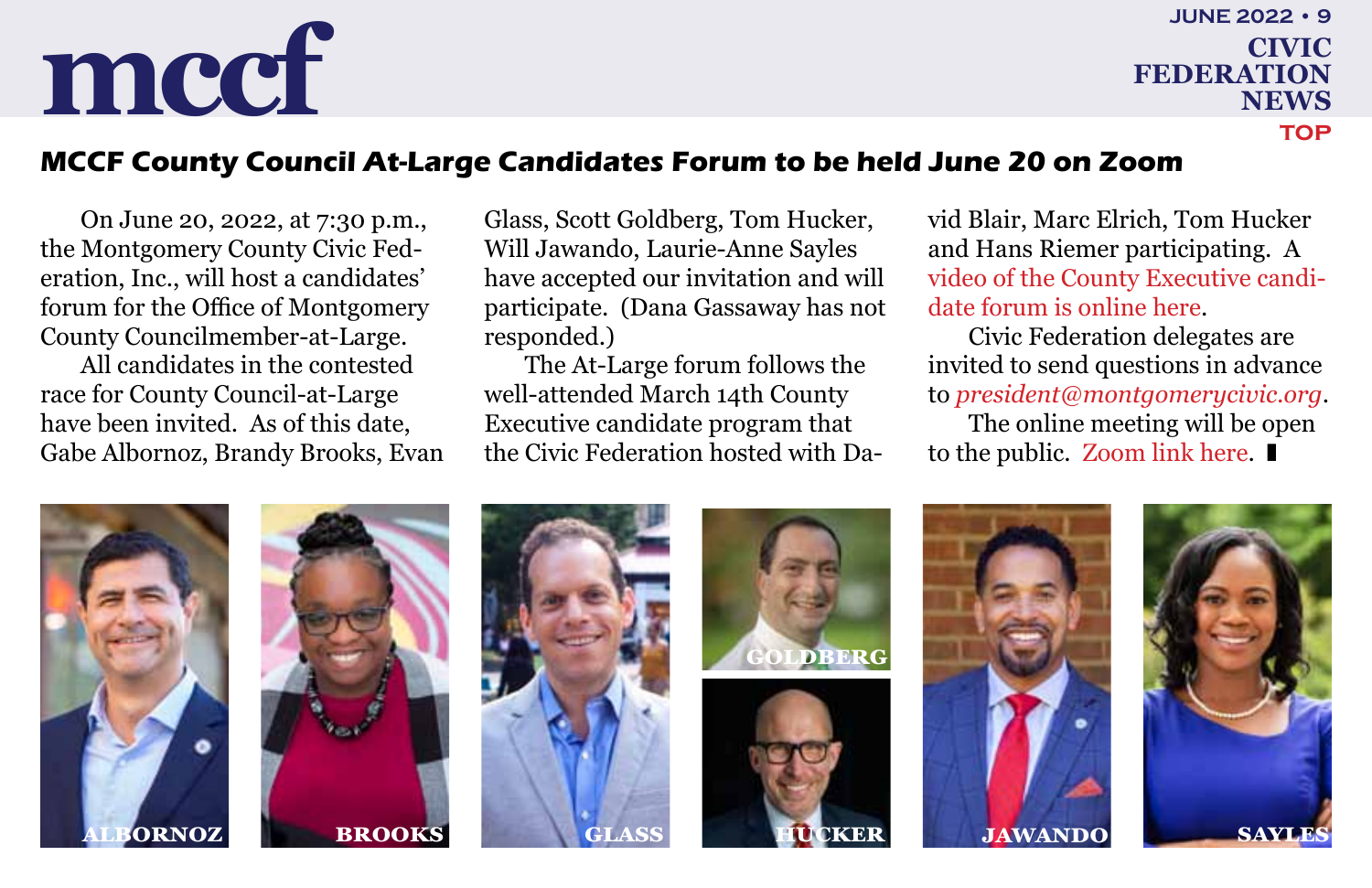**federation news june 2022 • 10 [top](#page-0-0)**

### <span id="page-9-0"></span>**County Budget Overview: Council Passes MoCo's \$6.5 Billion FY2023 Operating Budget**

*By Jerry Garson, Treasurer*

On May 26, 2022, the Council unanimously passed the County's \$6.3 billion Fiscal Year (FY) 2023 Operating Budget and a \$5.3 billion FY23–28 Capital Budget to fund school construction, infrastructure improvements, and community projects.

The budget keeps the property tax rate flat and provides a property tax credit of \$692 for homeowners. Also, the budget maintains the County's long-term commitment to the County's retired employees and the budget fully funds the County's reserves.

Not included in the budget is the People's Council for \$245,000 or Free RideOn bus service for the year starting July 1, 2022.

The Council funded a budget of more than \$296 million for the Montgomery County Police Department. This budget includes 24 new positions. As required by State law, the Council created both a Police Accountability Board (PAB) and the Administrative Charging Committee (ACC) to set up a civilian board that will promote impartiality and accountability in cases of police misconduct.

The Fire and Rescue Services budget is \$251.8 million, an increase of eight percent, and will include 33 new positions added to address Advanced Life Saving deployment and Emergency Medical Services capacity.

The 86-page report from the County Council [can be found here.](https://www.montgomerycountymd.gov/council/Resources/Files/agenda/col/2022/20220526/20220526_3-10.pdf)

The costs for the County Government operations are \$727,418,541 and Personnel Costs of \$351,386,105 for a total of \$1,078,804,646. This amount does not include Montgomery County Schools or other agencies such as Maryland National Park and Planning Commission, WSSC, Montgomery College, or other agencies not under control of the County Executive.

This County will make a local contribution of \$1,839,071,460 to Montgomery County Public Schools. The total cost of the Montgomery County Public School budget is \$2,837,768,517.

Details on the Operating and Capital budgets can be found at [Montgomery County Budget](https://www.montgomerycountymd.gov/omb/).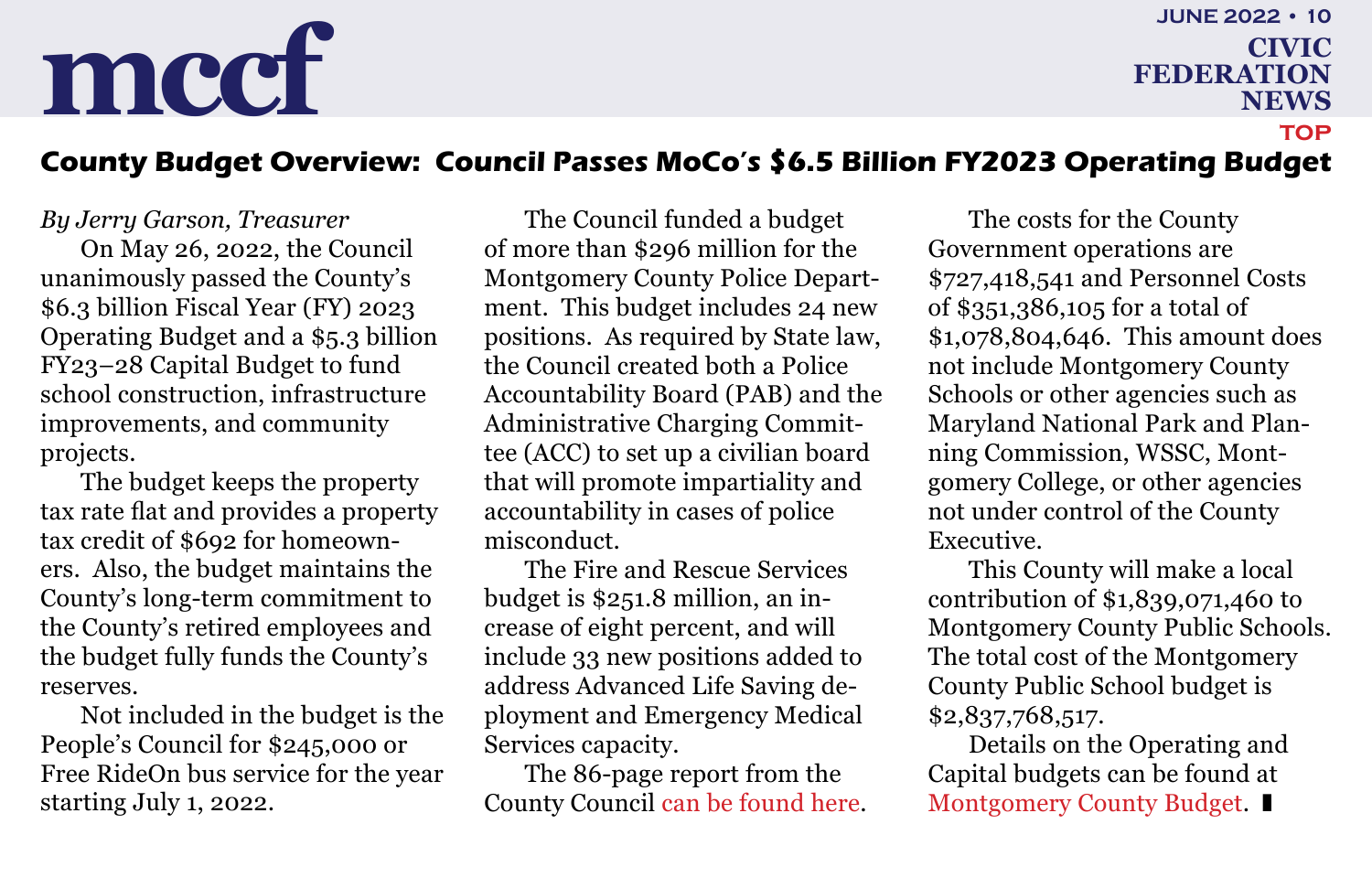**federation news june 2022 • 11 [top](#page-0-0)**

### <span id="page-10-0"></span>**Electric Vehicle (EV) Ownership: Myths and Misconceptions Dispelled by an Owner**

### *By Carole Ann Barth*

We bought our Tesla in December 2019, and ever since we've been answering questions from passersby about how EVs work and what it's like to own one. There are many more EVs on the market now than when we bought, and more are coming out all the time. As gas prices rise, more people are thinking about getting an EV. However, there are many myths and misconceptions about EVs. Here are a few of the biggest ones that keep people from seriously considering EV ownership.

#### **MYTH: All EVs are expensive**

**to buy.** Just like conventional cars, there are expensive luxury EVs (Porche's EV goes for about \$100,000) and more affordable EVs (e.g., Nissan Leaf with a MSRP of

\$27,400). For the cost of an average conventional SUV (e,g., MSRPs of about \$35,000), there are lots of electric cars to choose from. If you move up to the average cost of a luxury SUV like the Audi Q3 0r BMW X1 (\$36,000 to \$38,000), there are even more choices. Depending on what car you choose, you may also qualify for a tax rebate of up to \$7,400 [\(check rebate amounts here](https://www.fueleconomy.gov/feg/taxevb.shtml)).

**MYTH: Charging is expensive/ difficult.** Charging an EV is cheaper than buying gas, even in areas with high electric rates. This makes a big difference in cost of ownership over time. *Consumer Reports* compared the nine most popular EVs priced less than \$50,000 with the "best-selling, top-rated, and most efficient vehicles in their

class." For the EVs analyzed, the study found that fuel savings can be at least \$4,700 over the first seven years. The lifetime ownership cost savings were estimated at \$6,000 to \$10,000.

Eighty percent of EV owners charge at home using regular household current. Charging off your regular house current is the simplest and most popular option. Charging an EV has about the same draw as a large microwave oven, so while it is noticeable on your bill, it is not crazy high. (However, PEPCO and BG&E have introduced [special pricing](https://www.pepco.com/MyAccount/MyBillUsage/Documents/pepco%20md%20tou%20ev.pdf)  [for EV owners who charge during](https://www.pepco.com/MyAccount/MyBillUsage/Documents/pepco%20md%20tou%20ev.pdf)  [nonpeak hours\)](https://www.pepco.com/MyAccount/MyBillUsage/Documents/pepco%20md%20tou%20ev.pdf). When charged at home, the average EV will cost you about 3 cents per mile in electricity (or \$7.50 for our 250-mile range).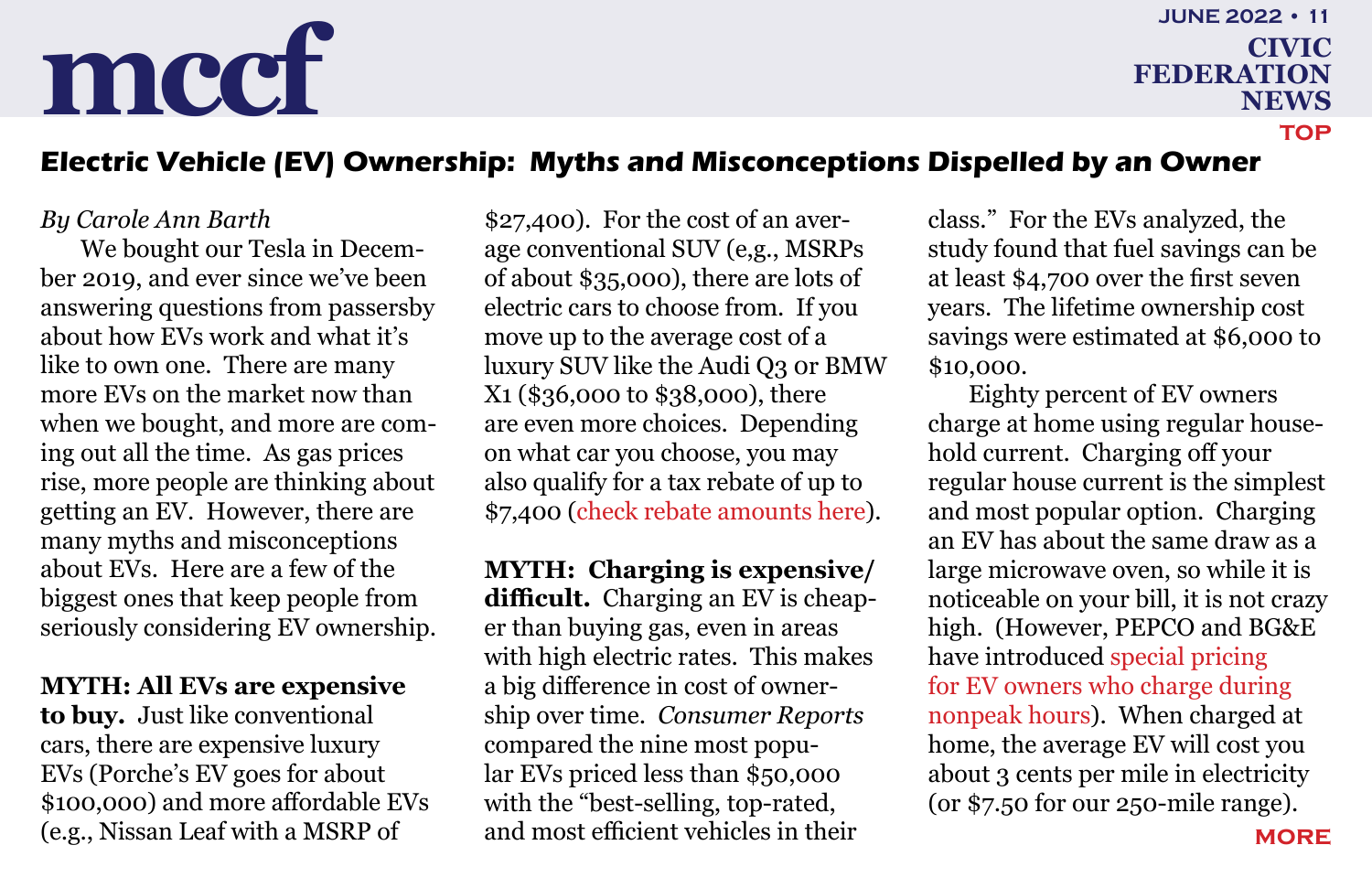## **federation news june 2022 • 12**

## <span id="page-11-0"></span>**mccf civic reDERATION**

### **Electric Vehicles, cont.**

This type of charging (called Level 1) gets you between 3–5 miles of range per hour of charging. So, if your commute is 40 miles or less, you can replenish that charge in about 8 hours.

Using a Level 2 charger will get you about 14–35 miles of range per hour. You can install a Level 2 charger at home, but it is pretty expensive even with BGE or Pepco rebates. A Level 2 charger draws about as much power as central air conditioning, so most people need to upgrade their electrical system to handle the additional load. Most of the over 45,000 charging stations available nationally are Level 2 chargers. Some are free or only have a nominal charge (e.g., \$1 per hour). Others will charge around \$3 an hour. So, the same commuting pattern as our



earlier charge-at-home example could cost you about \$6 at a Level 2 charger and would take about 2 hours. Many shopping centers have Level 2 chargers so you can charge while you shop or dine.

Finally, there are the fast Level 3 chargers. We have only used the Tesla superchargers, so we can't speak to other brands. A Tesla supercharger can give you a 250 mile charge in 20 minutes. This is what you use for long trips. The car calculates when and where you will

need to stop as well as showing how many chargers are free or in use at the charging site. Supercharging to "fill the tank" from almost 0 to the full 250 costs us \$13.

**MYTH: EVs cost a lot to main-**

**tain.** [EVs do not have timing belts,](https://afdc.energy.gov/vehicles/how-do-all-electric-cars-work#:~:text=Because%20it%20runs%20on%20electricity,fuel%20line%2C%20or%20fuel%20tank)  [fuel pumps, spark plugs, fuel lines,](https://afdc.energy.gov/vehicles/how-do-all-electric-cars-work#:~:text=Because%20it%20runs%20on%20electricity,fuel%20line%2C%20or%20fuel%20tank)  [fuel tanks, mufflers, motor oil, cata](https://afdc.energy.gov/vehicles/how-do-all-electric-cars-work#:~:text=Because%20it%20runs%20on%20electricity,fuel%20line%2C%20or%20fuel%20tank)[lytic converters, or oxygen sensors to](https://afdc.energy.gov/vehicles/how-do-all-electric-cars-work#:~:text=Because%20it%20runs%20on%20electricity,fuel%20line%2C%20or%20fuel%20tank)  [maintain](https://afdc.energy.gov/vehicles/how-do-all-electric-cars-work#:~:text=Because%20it%20runs%20on%20electricity,fuel%20line%2C%20or%20fuel%20tank). That's a big savings when you consider that even a simple oil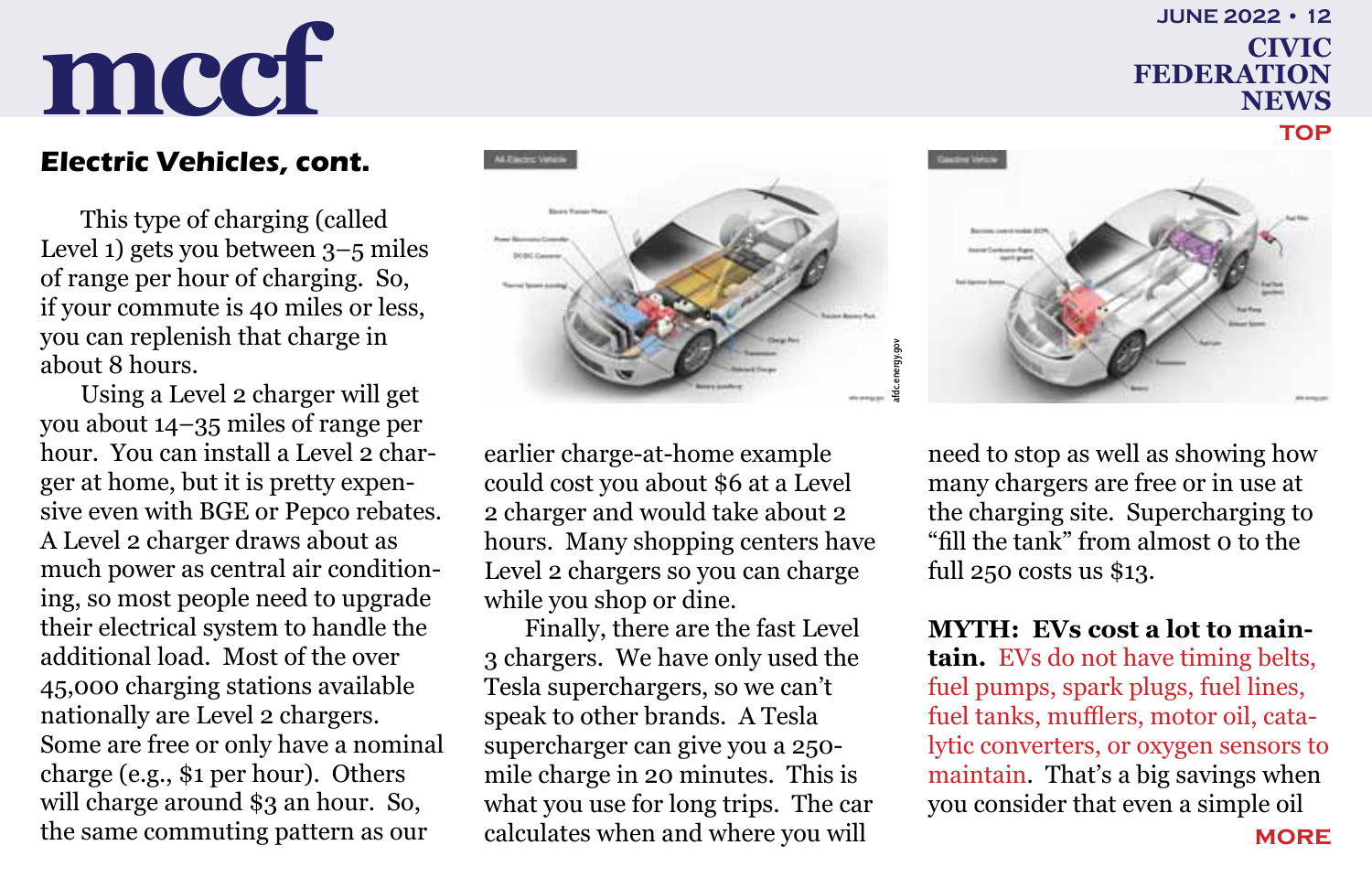## **june 2022 • 13**

**[top](#page-0-0)**

### <span id="page-12-0"></span>**mccf civic reDERATION federation news**

change costs on average \$35–\$75, or \$65–\$125 for synthetic oil. We have had our Tesla for almost three years, and the only maintenance required so far has been keeping the wiper fluid and tires filled.

Argonne National Laboratory has compared the cost of ownership of EVs versus conventional cars. The research team estimated that scheduled maintenance for fully electric vehicles costs about 40% less than for gas-powered cars.

### **MYTH: EV are worse for the climate than gasoline cars because of the power plant emissions.**

In fact, EVs typically have a smaller carbon footprint than gasoline cars, even when accounting for the electricity used for charging. EPA and DOE's [Beyond Tailpipe Emissions](https://www.fueleconomy.gov/feg/Find.do?action=bt2) 

**Electric Vehicles, cont.** [Calculator](https://www.fueleconomy.gov/feg/Find.do?action=bt2) can help you estimate the research by the Argonne National greenhouse gas emissions associated with charging and driving an EV or a plug-in hybrid electric vehicle (PHEV) where you live.

### **MYTH: EVs are worse for the climate than gasoline cars because of battery manufactur-**

**ing.** The greenhouse gas emissions associated with an electric vehicle over its lifetime are typically lower than those from an average gasolinepowered vehicle, even when accounting for manufacturing, according to



Laboratory.

**MYTH: EVs don't have enough range to handle daily travel demands.** EVs have sufficient range to cover a typical household's daily travel, which is approximately 50 miles on average per day. The majority of households (roughly 85%) travel under 100 miles on a typical day. Most EV models go above 200 miles on a fully charged battery

### **MYTH: EVs are slow like a golf**

**cart.** Unlike gas-powered cars, EVs have instant acceleration. Our Tesla goes from 0 to 60 in 3.5 seconds and has a top speed of 162 mph. There are even EV pickups and SUVs that can go 0–60 in 3 seconds. Bottom line, most EVS have more than enough pickup to outperform conventional vehicles.  $\blacksquare$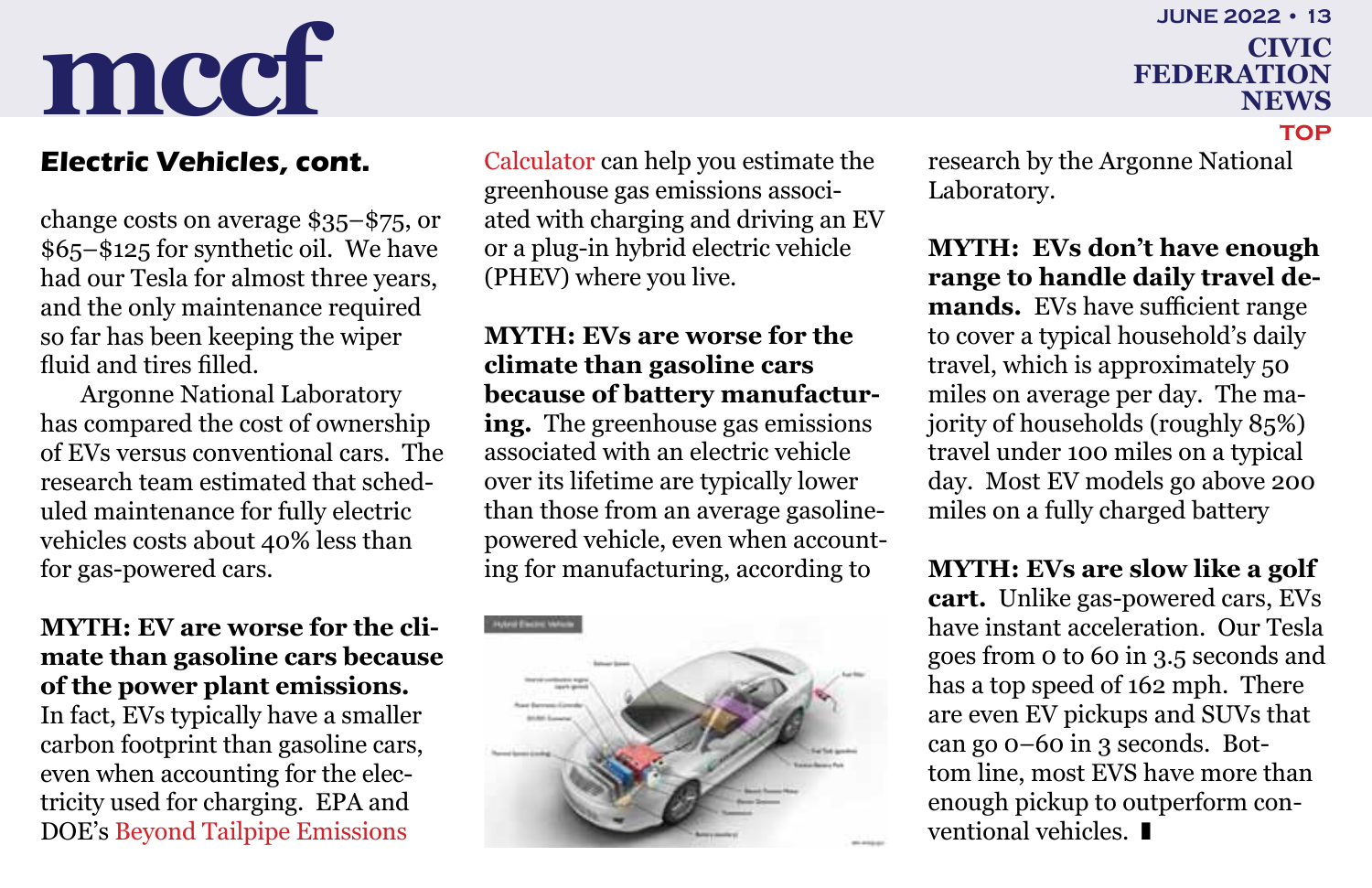### **federation news june 2022 • 14 [top](#page-0-0)**

### <span id="page-13-0"></span>**WSSC's Poor Governance, Mismanagement Imperil Water and Sewer Service** *What County Leadership Is Ignoring*

*By Gordie Brenne, Treasurer Montgomery County Taxpayers League*

How much can you afford to pay for water and sewer?

I Current WSSC charges for 1,000 gallons range from \$13.36 to \$22.75.

I WSSC will increase rates by 6.5% next year and wants 8.5% more the year after.

I Read below about why poor governance and mismanagement have let costs spiral out of control.

I Think about our recommended solutions for solving these problems and the risks of failure.

**I** Contact your County Council member and tell them we need a restructuring contingency plan.

I Ask candidates for County offices what they plan to do about these issues.

Is WSSC too big to fail? No, it's too big to succeed without reforms to governance and management practices. [Our opinion piece last Novem](https://montgomerycivic.org/files/CFN202111.pdf#page=14)[ber](https://montgomerycivic.org/files/CFN202111.pdf#page=14) summarized a state benchmark survey done last fall, and made an argument for breaking WSSC in two, by County, to achieve these reforms. Since then, risks of a near-term recession have increased, and Fitch Ratings, Inc., (the rating agency) has downgraded WSSC's outlook from stable to negative. WSSC's problems have been festering for nearly two decades but, if the economy slows and WSSC's financial condition weakens further, water and sewer operational efficiency will decline. Also, WSSC's ability to sell bonds to raise cash for maintaining the aging system, to meet its payroll, and pay

its bills will be more difficult and costly.

The Counties—Montgomery and Prince Georges which WSSC serves—just approved a rate increase of 6.5% for next year, predicated on another rate increase of 8.5% in fiscal year 2024. This puts a band aid on a revenue shortfall symptom, but doesn't deal with the cause: out of control costs and misplaced priorities. WSSC is one of the largest water and sewer utilities in the nation. This huge monopoly's operating and capital cost structures have gobbled up every available resource since 2005 when its negotiated cost controls with the state were abandoned, leaving little for preventative maintenance or reserves for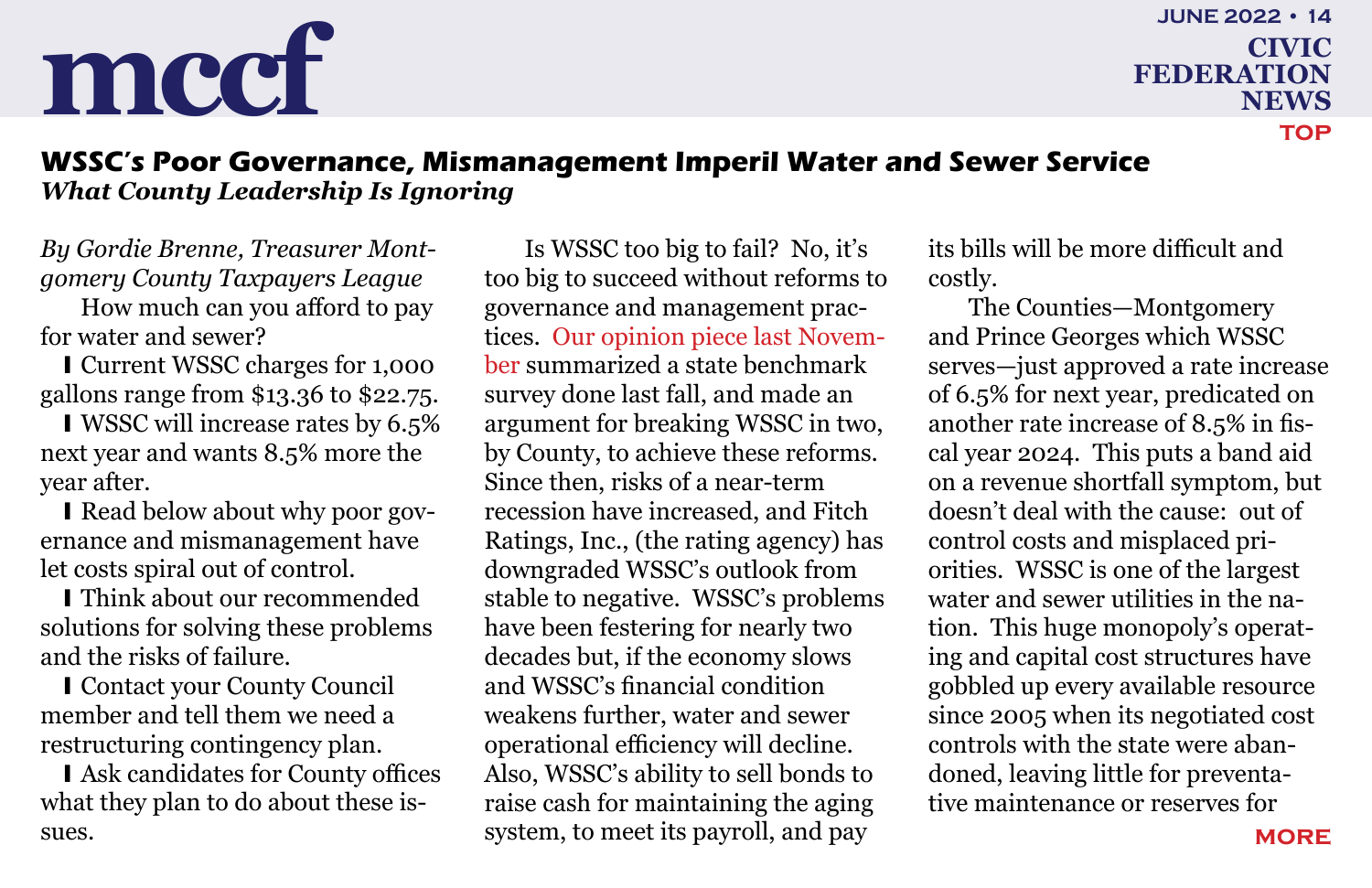### <span id="page-14-0"></span>**WSSC Reform, cont.**

downturns. Current costs were not cut in formulating the approved rate increase. However, planned spending was postponed for preventative maintenance to water and sewer pipes, valves, and operations improvements, increasing service interruption risks and resulting in triage maintenance. Reducing operating costs and slowing debt increases would offset the need for increased revenues and increase funds for preventative maintenance. But management incentives to do that are weak or non-existent.

The approved budget for next year is already "tight" according to Deputy GM Joe Beach (April 28, Montgomery County Council budget hearing). Any changes to planning assumptions made in WSSCs March 1 forecasts, like higher interest rates,

inflation, emergency costs, uncollectible customer bills, or lower cash reserves (which have declined every year as costs have spiraled out of control) will require a new plan to avoid insolvency and service interruptions. **Total debt now stands at a record high \$3.6 billion, an increase of 29% since 2017.** Annual debt service of \$324 million—added to increasing payroll, contract, and other operating costs uses up projected revenues with only a little left over for emergencies and preventative maintenance.

If there's a recession, economic slowdown, or further rating agency decline, the State may have to take over because they would have more flexibility than the Counties to raise emergency funds to tide WSSC over until WSSC's debt can be restructured and revenue and cost structures rebalanced. WSSC's

## **june 2022 • 15**

**federation news**

#### **[top](#page-0-0)**

enabling legislation provides for *ad valorem* increases [proportionate to the estimated value of the goods] to customer's property taxes for a cash infusion, but this will take time and isn't based on individual water demands. Once a WSSC surcharge appears on property tax bills, it likely will be a permanent line item, generating revenue from property owners unrelated to water use for years into the future and removing what modest cost discipline is currently exercised by WSSC's ratepayer-based income constraints. WSSC's statutory potential access to the massive two-County property base has resulted in its artificially high AAA bond rating—now at risk according to Fitch—which, together with the low-interest rate environment, has encouraged WSSC's irresponsible reliance on debt financing which, in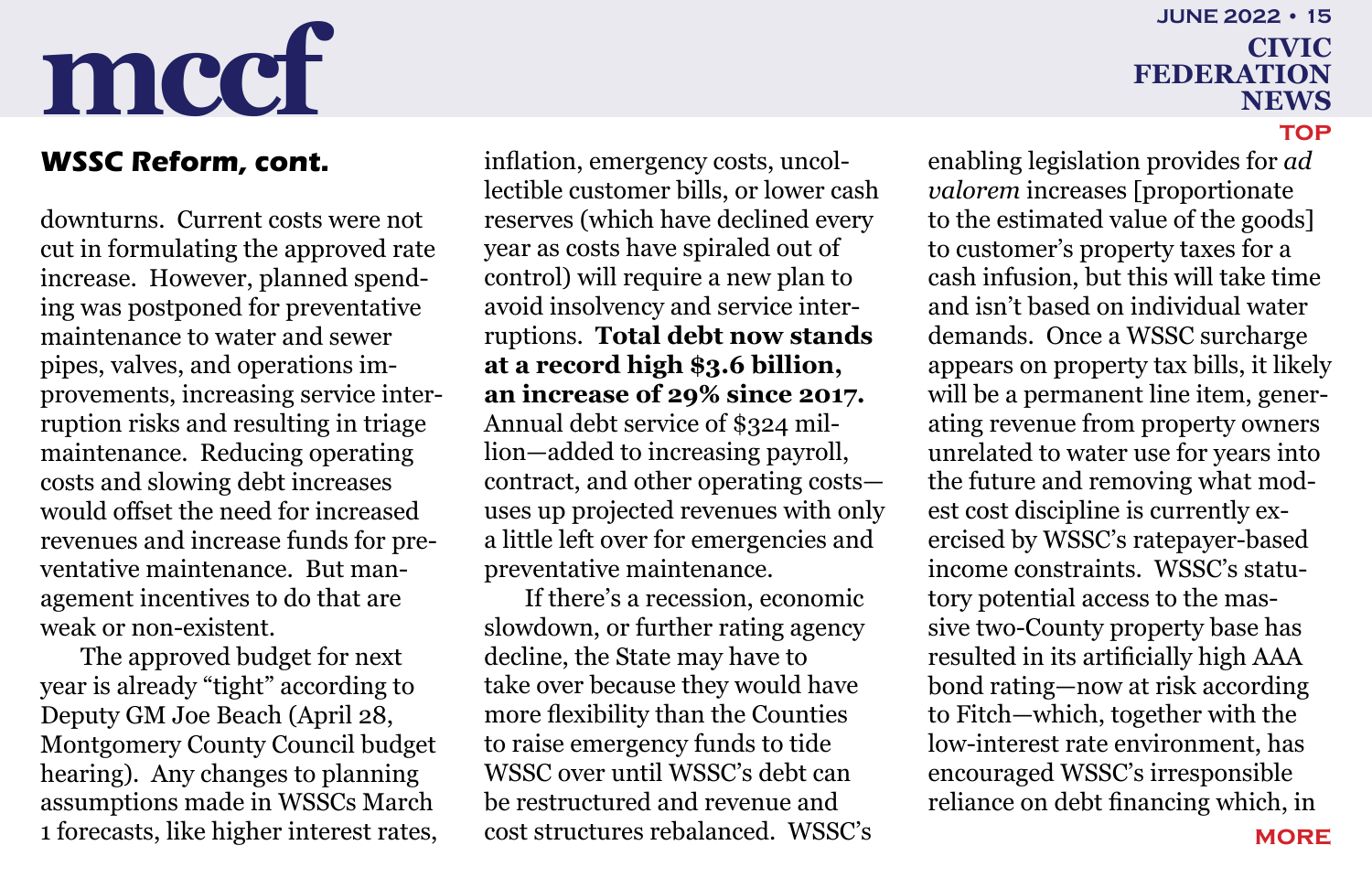### <span id="page-15-0"></span>**WSSC Reform, cont.**

turn, has permitted spending extravagance, poor cost controls, and a massive debt-servicing burden.

Coordinated planning requires any change to WSSC operations or capital plans be approved by both Counties to fit their different service needs and growth rates (Prince Georges gets 87% of growth-related capital spending in the latest CIP plan). Any rescue should also be predicated on restructuring WSSC to improve its governance, management, and operations efficiency to prevent a reoccurrence of structural issues, but that will take time to hammer out. In the interim, there could be more service interruptions or environmental sewage spills. A better plan is needed.

Intervention by the State to rescue WSSC last took place in 1998, when WSSC's ability to pay its debt service costs were similarly imperiled. That took two years to work out, and WSSC went without rate increases for 6 years. Breaking WSSC in two by County was evaluated but rejected by WSSC management, which agreed instead to cut costs by 30%. Over time, County governance controls were relaxed and, by 2005, WSSC was back to getting annual above-market rate and fee increases, boosting revenues in the short run to pay for long-run operations expansions and environmental compliance settlement costs.

Right now, the two Counties are looking at ways to increase customer fixed fees to boost and stabilize revenues yet again without cutting current costs. In principle, fixed fees should be set to match fixed accountrelated costs. But all pretense of cost-matching will be abandoned;

### **federation news june 2022 • 16**

**[top](#page-0-0)**

the new objective is simply squeezing out a larger and more stable revenue stream from customers. Unfortunately, this also avoids replacing the discriminatory inclining block rate structure that has larger customers subsidizing smaller households (even though small households—often higher-income empty nesters—have higher individual fixed costs according to the 2017 Cost of Service Study). More to the point, fixed fees won't solve underlying management, governance, or cost control problems.

Here's what you need to know to convince the County Executive and Council to prepare a contingency plan that will work and the State delegation to sponsor an independent review of those problems and alternative solutions. The independent review should determine if the solu-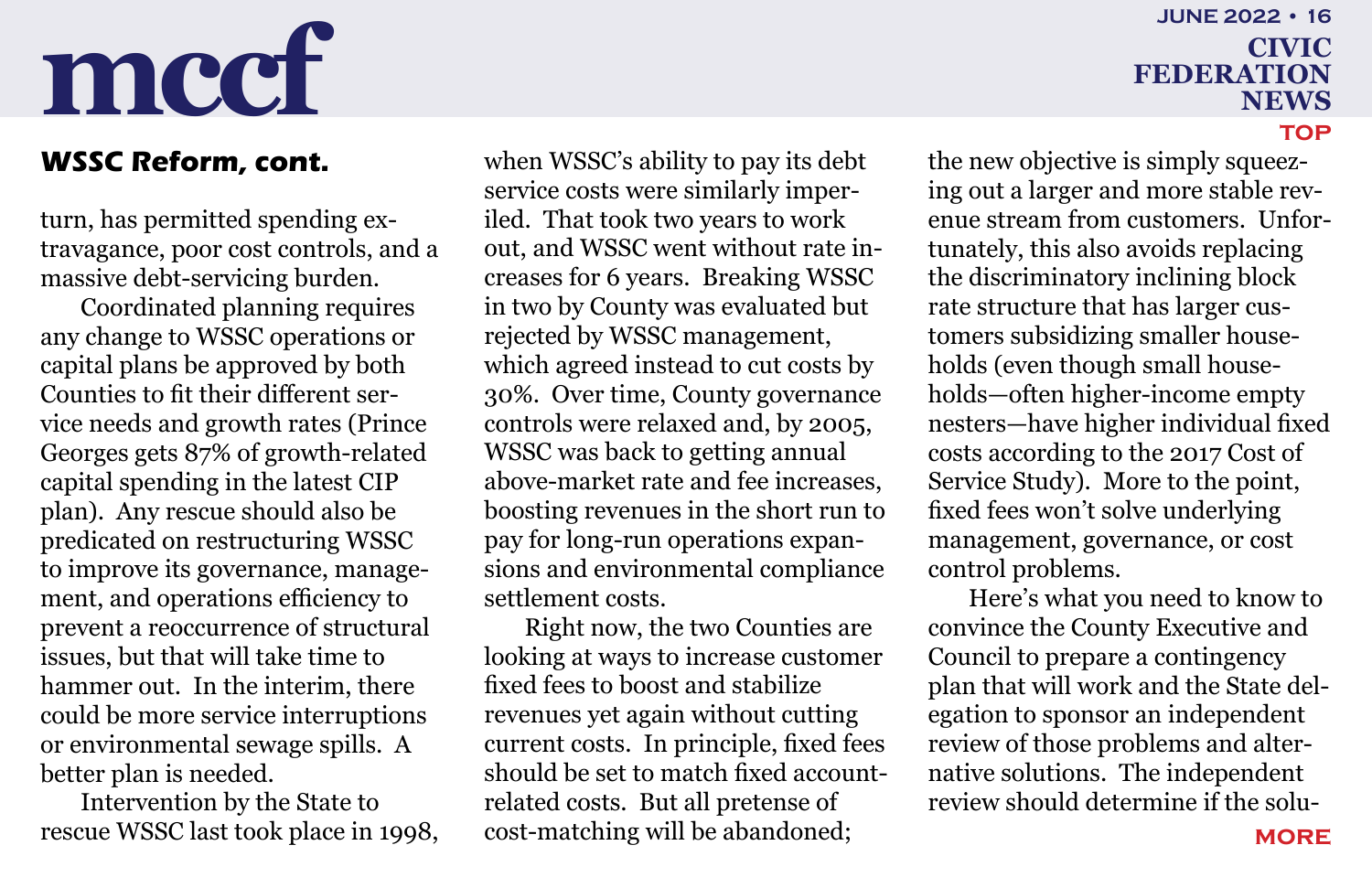### <span id="page-16-0"></span>**WSSC Reform, cont.**

tion requires restructuring WSSC's debt and if breaking WSSC in two by County would result in more effective oversight of each of the two new water/sewer entities, lower costs, and higher performance.

**1. Operating Costs are Too High.** *Solution: WSSC's strategic plan should have annual performance targets to improve productivity and that tie to the budget and to management compensation agreements.* WSSC has a very high-cost operating structure when scaled down and compared to Fairfax County, which is half its size. The State benchmark survey, cited above, showed WSSC has excessive costs for payroll, contract labor, and IT. A 2016 benchmark study also showed excessive staff counts

in management, engineering, and IT. Why doesn't WSSC cut current operating costs? The answer to this mystery has not been made public by governance leaders in the Counties or Commissioners appointed by County Executives. One clue is that the number of employee work years has remained around 1,700 for the last 10 years. Surely there is room to improve productivity.

**2. Per Capita Water Use Has Declined.** *Solution: A new Cost of Service study should consider a uniform rate structure to reward customer efficiency at lower rates than 55 gallons per day/per person, and to improve equity between smaller families and larger families.* Customers are using water more efficiently, a long-running trend that will continue. But, shouldn't customers be rewarded

## **federation news june 2022 • 17**

**[top](#page-0-0)**

with rate and fee decreases for their conservation? Rates have been increasing by more than the rate of inflation for 15 years, and larger families of five or more persons who are less prepared to absorb these increases are penalized with higher rates no matter how they conserve under the current inclining block structure. Fixed fee increases are also not tied to conservation.

**3. Revenue Structure is Broken.** *Solution: In addition to considering a uniform rate structure, SDC charges should be increased to reduce new debt.* Fairfax had just a 3% delinquent customer rate last year according to the state benchmark survey compared to 19% for WSSC. Uncollectable customer receivables of \$17 million have already been written off and there's more to come.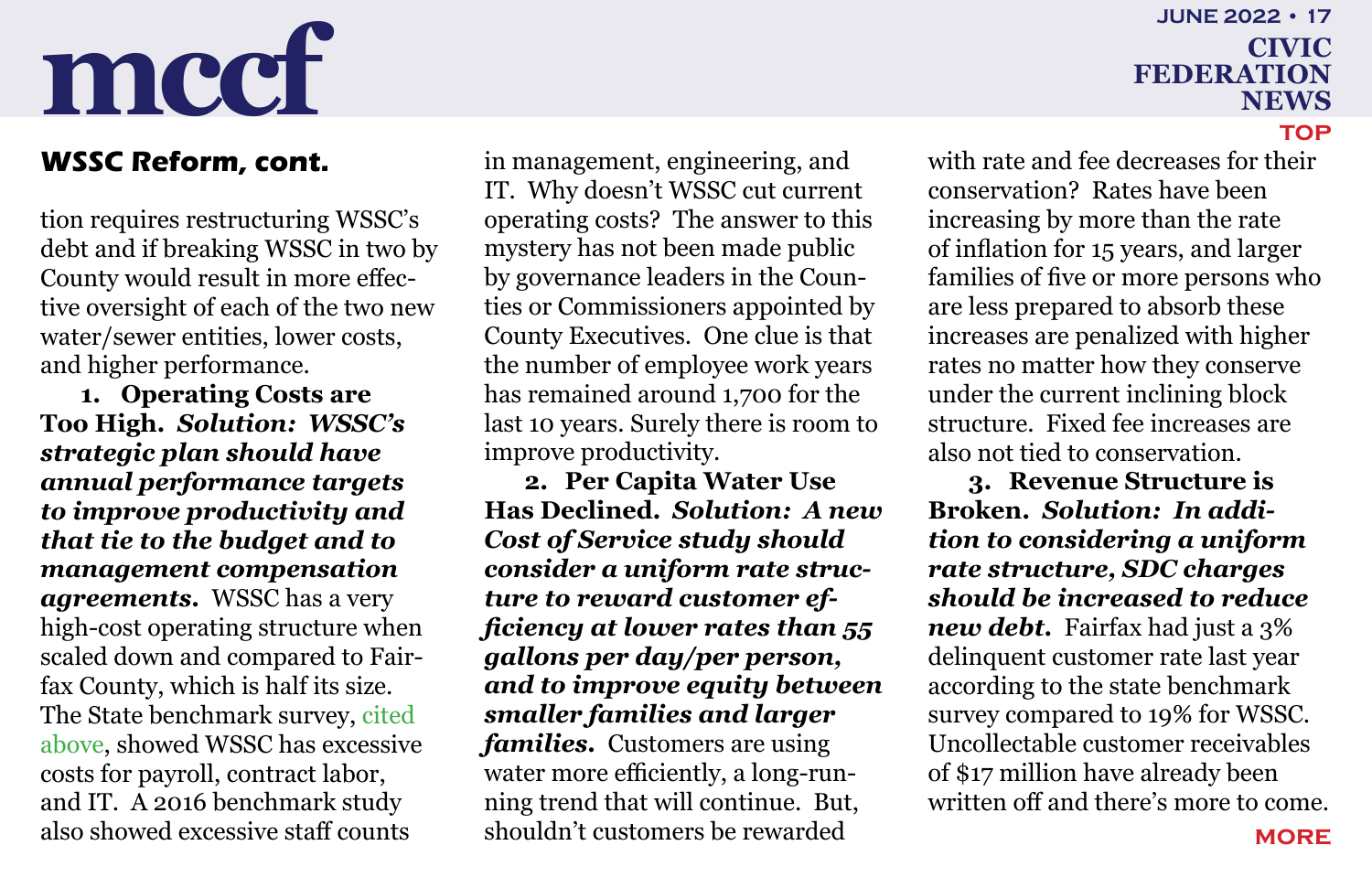## **federation news june 2022 • 18**

### <span id="page-17-0"></span>**WSSC Reform, cont.**

Billing write-offs during the lockdown have reduced revenues. The new rate structure implemented in 2019 is an unstable revenue source when demand shifts, in this case because teleworking has shifted consumption to lower tier rates from the highest tier rate. To balance costs with revenues, WSSC will continue to raise volumetric rates and fixed fees to cover costs. As has become customary, there will be **no capturable cost reductions** (capturable cost reductions exclude transfers of spending from one area to another, or cuts to planned spending that hasn't even occurred). Growth costs which should be covered by charging developers higher Systems Development Charge (SDC) rates produce less revenue than growth spending. That gap is financed with more debt.



SDC rates have remained unchanged for more than 20 years, presumably to accommodate Prince Georges' growth objectives.

**4. Operations and Capital Investments Not Tied to Strategies.** *Solution: Create strategies for every problem and performance targets. Revise capital plan standards to achieve an appropriate rate of return before capital projects are approved.* There are weak strategies to fix deteriorating balance sheet debt and underperforming assets, and to control revenue losses

and operating cost excesses noted above. Management has known for decades that some of the largest customers use old flow meters that underbill and have not fixed the problem. Planned operating and capital cost reductions of \$133 million proposed by management from earlier plans (not current costs) jeopardize service continuity. Low rate of return projects like Prince Georges' Piscataway bio-energy and upgrade projects (the largest projects in the current capital budget) crowds out pipe, valve, and trunk sewer projects needed for preventative maintenance.

**5. Governance Model is Broken.** *Solution: Breaking WSSC in two along County lines would be a first step towards improving governance by eliminating conflict-*

#### **[top](#page-0-0)**

**[more](#page-18-0)**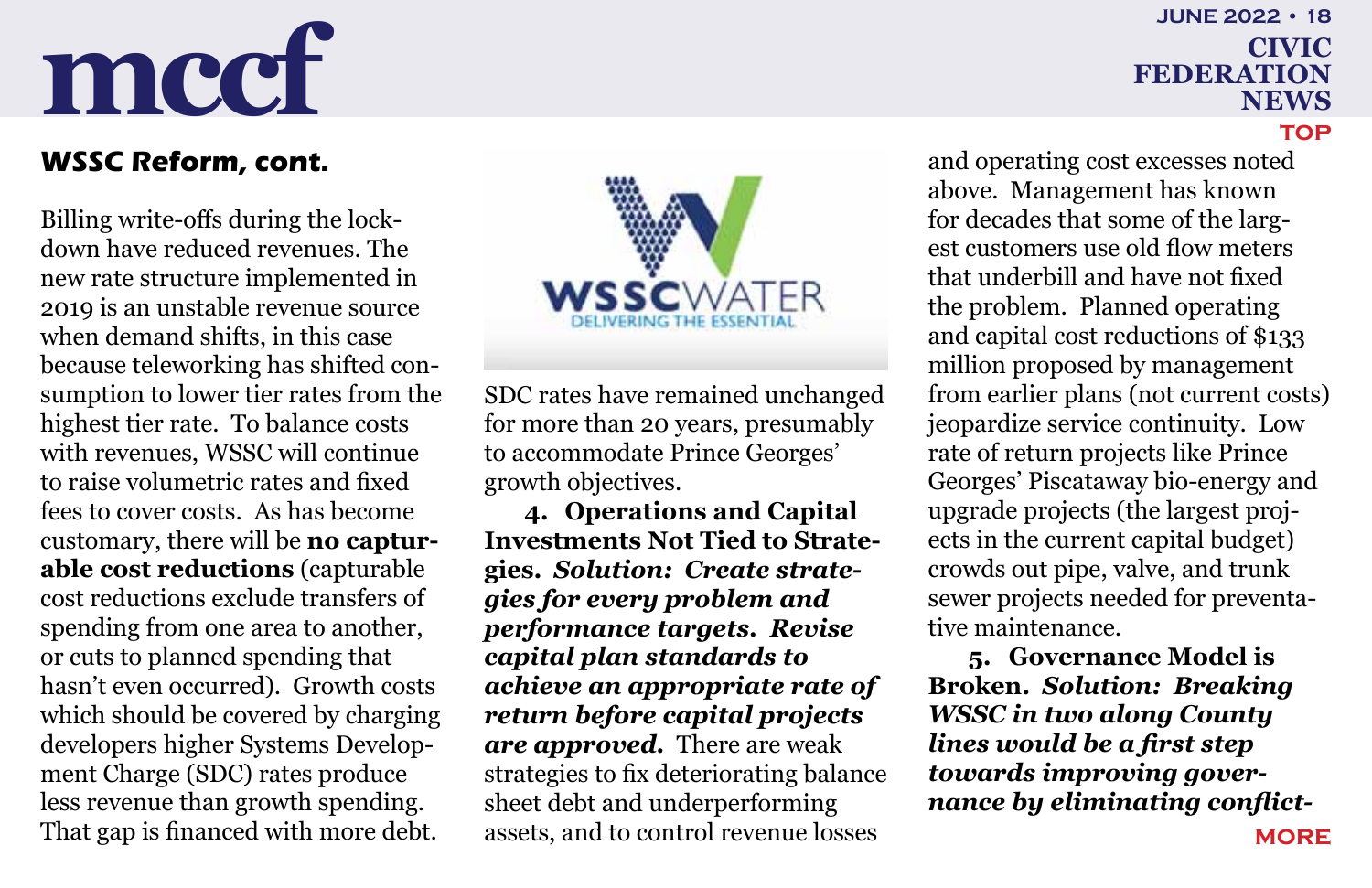### <span id="page-18-0"></span>**WSSC Reform, cont.**

*ing objectives, strengthening accountability, and resolving insurmountable coordination challenges in County oversight.* There's no industry or credentialed financial management experience among the County Executives, Council oversight, or Commissioners. Further, the enabling legislation requirement that both Counties agree on the budget and rate increases (or default to WSSC's requested budget and rate increase) results in brinksmanship for approval just before the annual mid-May bi-County meeting.

WSSC proposed a 9% rate increase last fall, but that was whittled down to a more politically acceptable 6.5% by deferring resolution of the "structural" issues noted above to next October when the budget cycle

begins again. There is no public involvement planned for resolving "structural" issues and no outside industry advice is planned. The two Counties have different growth and service objectives and different operating models for sewage treatment. The spending control process just looks at rate increases, not cost structures, and overly relies on management's analyses.

Lastly, there has been no effective Office of Inspector General oversight for waste and abuse, although a much-anticipated report on IT spending controls for the \$50 million spent on the new billing system requested by the new Commission Chair is pending.

**6. Diseconomies of Scale Prevent Cost Savings.** *Solution: A State-sponsored review should consider how breaking WSSC in two would increase* 

## **june 2022 • 19**

## **federation news**

#### **[top](#page-0-0)**

*incentives to reduce operating unit and overhead costs and to prioritize critical infrastructure like replacing old pipes and valves that leak or are about to fail.* One indicator that WSSC is too large is the fact that [Fairfax Water charges customers](https://www.fairfaxwater.org/sites/default/files/customer_service/Rate%20Comparison%20Chart%202021.pdf)  [economical water rates that are half](https://www.fairfaxwater.org/sites/default/files/customer_service/Rate%20Comparison%20Chart%202021.pdf)  [of WSSC's,](https://www.fairfaxwater.org/sites/default/files/customer_service/Rate%20Comparison%20Chart%202021.pdf) and Fairfax County has a sewer rate that's half as well (uniform residential rate of \$7.72/thousand gallons vs. WSSC's tier 4 rate of \$13.96/thousand gallons). Fairfax also has uniform rates for water and sewer that are more stable. Nor does Fairfax's rate arbitrarily penalize large families or businesses.

Another indicator is WSSC's excessive staffing reported in the State benchmark survey, which is more than double Fairfax's (1,695 vs. 763). Diseconomies become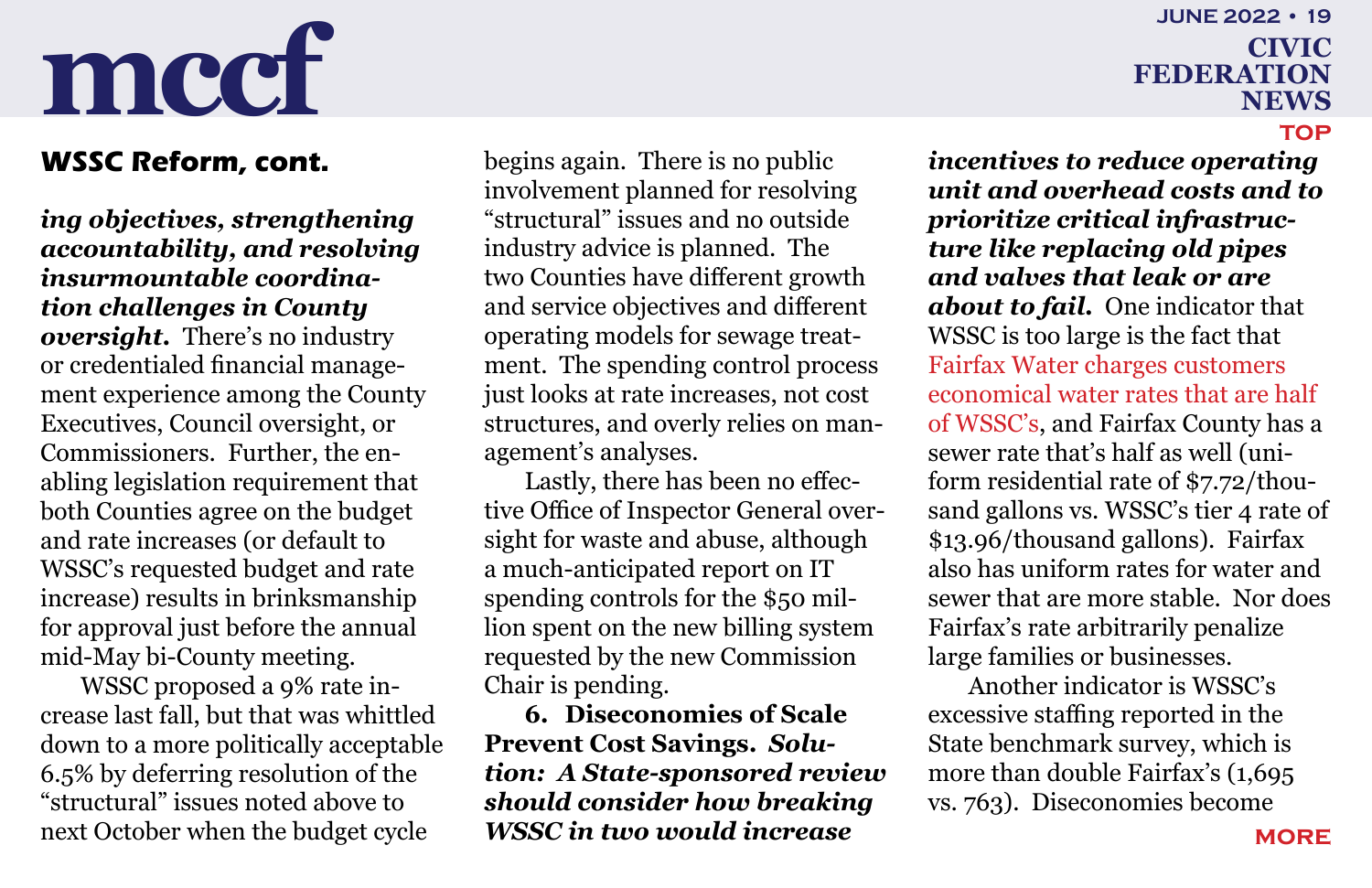even more evident when looking at nonrevenue water production ("Lost Water"), which is 20% vs. 8% for Fairfax, further decoupling costs and revenues. Focusing on sewage treatment, the largest operating cost area, WSSC's sewage treatment has higher unit costs because of Prince Georges County's preference to operate three sewage treatment plants (vs. two smaller plants in Montgomery County), sending only 45% of Prince Georges waste to the economical Blue Plains sewage treatment plant (vs. 85% of Montgomery County). Blue Plains will charge WSSC only \$60 million next year, **which is only 12.5% of WSSCs total sewage treatment operating costs** (\$480 million). The huge difference is largely attributable to less-efficient plants in Prince Georges.  $\blacksquare$ 

### <span id="page-19-0"></span>**WSSC Reform, cont.** | Nothing's Ever Simple **The Complex Tale of the Wheaton Gateway Project**

### *By Karen Cordry*

Much of the discussion about the County's Thrive 2050 master plan project has focused on its emphasis on increasing housing in general and affordable housing in particular. Thrive's discussion has also been linked to for Zoning Text Amendments made by various County Council members and an Affordable Housing Strategy Initiatives effort initiated by the Planning Department in March 2021. A common theme has been an emphasis on increasing density near transit corridors, commercial centers, and other planned growth corridors. That has raised considerable controversy with respect to proposals to allow duplexes, triplexes, and quadplexes "by right" in specified areas.

Those proposals would generally require that new buildings follow a "pattern book" to make them "house scale" so they would "blend in among the single-family homes." There are significant concerns, though, that an uncontrolled "by right" process would destroy many existing, reasonably affordable homes and replace them with much bigger homes in which each unit might even be mor expensive than the original house and, at least for triplexes and quadplexes, would probably only create rental housing. Allowing such unrestrained development could also put upward pressure on the prices of all of the existing homes and set off a spiral of investor buyouts and rebuilds. Other concerns are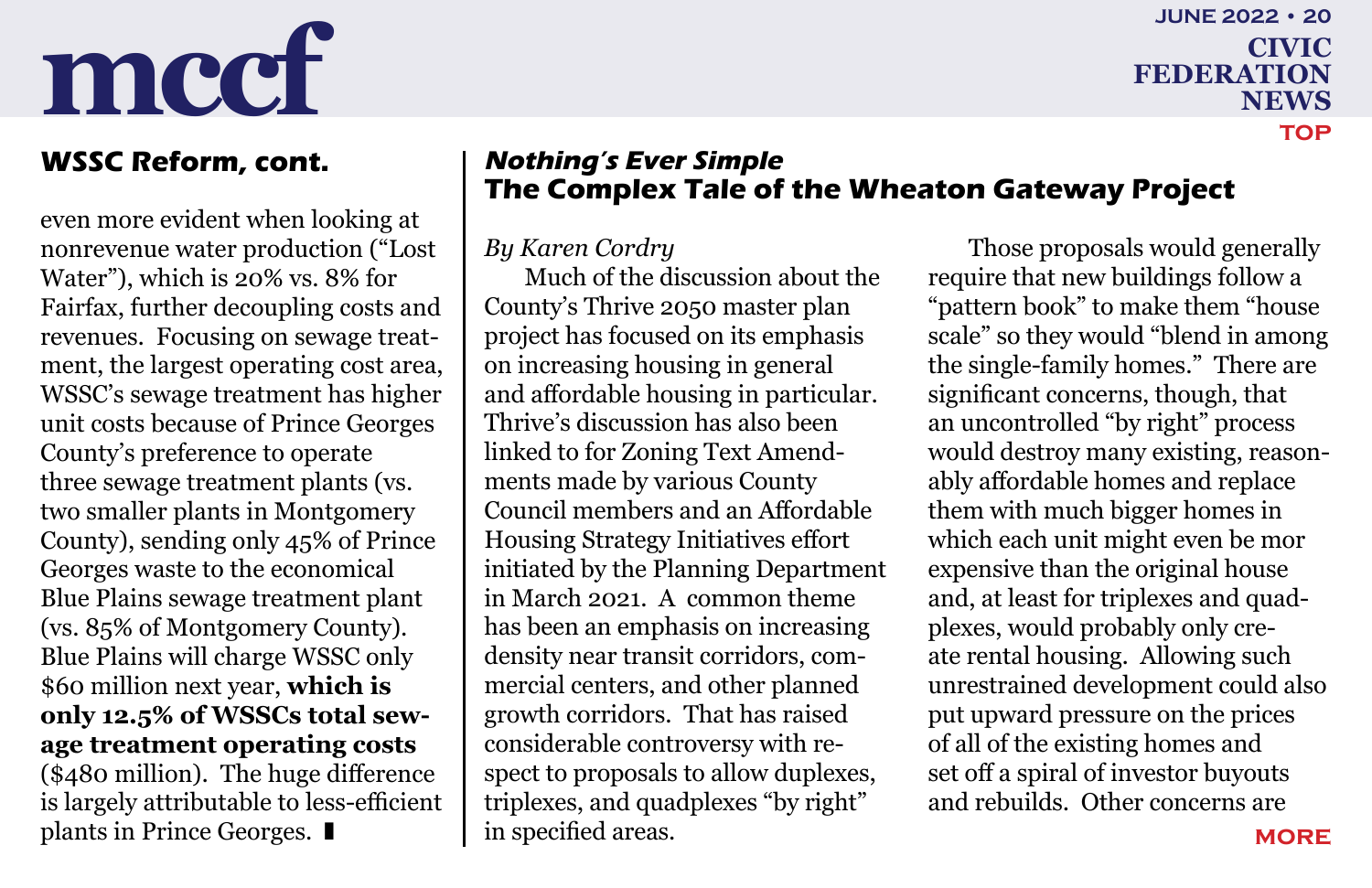### <span id="page-20-0"></span>**Wheaton Gateway, cont.**

about how increases in the number of households could strain schools and other public facilities, as well as make traffic and parking and traffic more difficult on narrow neighborhood streets. Another concern is the extent to which denser housing would increase impervious surfaces, thereby exacerbating stormwater issues. (See the report on the May Civic Fed meeting in this newsletter which discussed the issues the County already faces in that regard.) One counter to the "by right" nature of these proposals was that zoning changes should be made, instead, during the sector plan process so that increases could be more closely tailored to the needs of a particular area and allow for needed infrastructure planning.

In the middle of those discus-

sions, the "Wheaton Gateway" project proposed for the University Blvd./ Veirs Mill Road corner in downtown Wheaton was of much interest. It is a joint venture of the Housing Opportunities Commission (HOC) and private firms to buy up and replace several properties (including the empty Ambassador Hotel, which had previously provided 162 efficiency apartments for low-income tenants) with three new buildings to create 800 new apartments. It has many attractive points, including that it could quickly create far more units in a controlled, accountable fashion than the one-at-a-time infill proposals otherwise being discussed. And of those 800 units, the proposal is that 30% would be Moderately Priced Development Units or MPDUs, far above the minimum requirement of at least 12.5% for such projects. The builder also proposed a high qual-

## **june 2022 • 21**

## **federation news**

#### **[top](#page-0-0)**

ity, state-of-the-art design to provide great environmental benefits and create an "iconic signature gateway" building for Wheaton on that corner. Each building was in a "CR" zone i.e., a "commercial-residential" mixed use—so there would be retail on the first floor and residential units above, which could help create the walkable communities that we strive for.

This project was not proposed in a vacuum; shortly before, Kensington View, the community surrounding that site, had worked closely with the County on the provisions of the Wheaton Sector Plan that would directly affect their neighborhood. While that drafting was going on, a new variant of the CR zone was created: a Commercial Residential Neighborhood (CRN) zone that would allow closer tailoring of the CR structure for zones that would directly abut an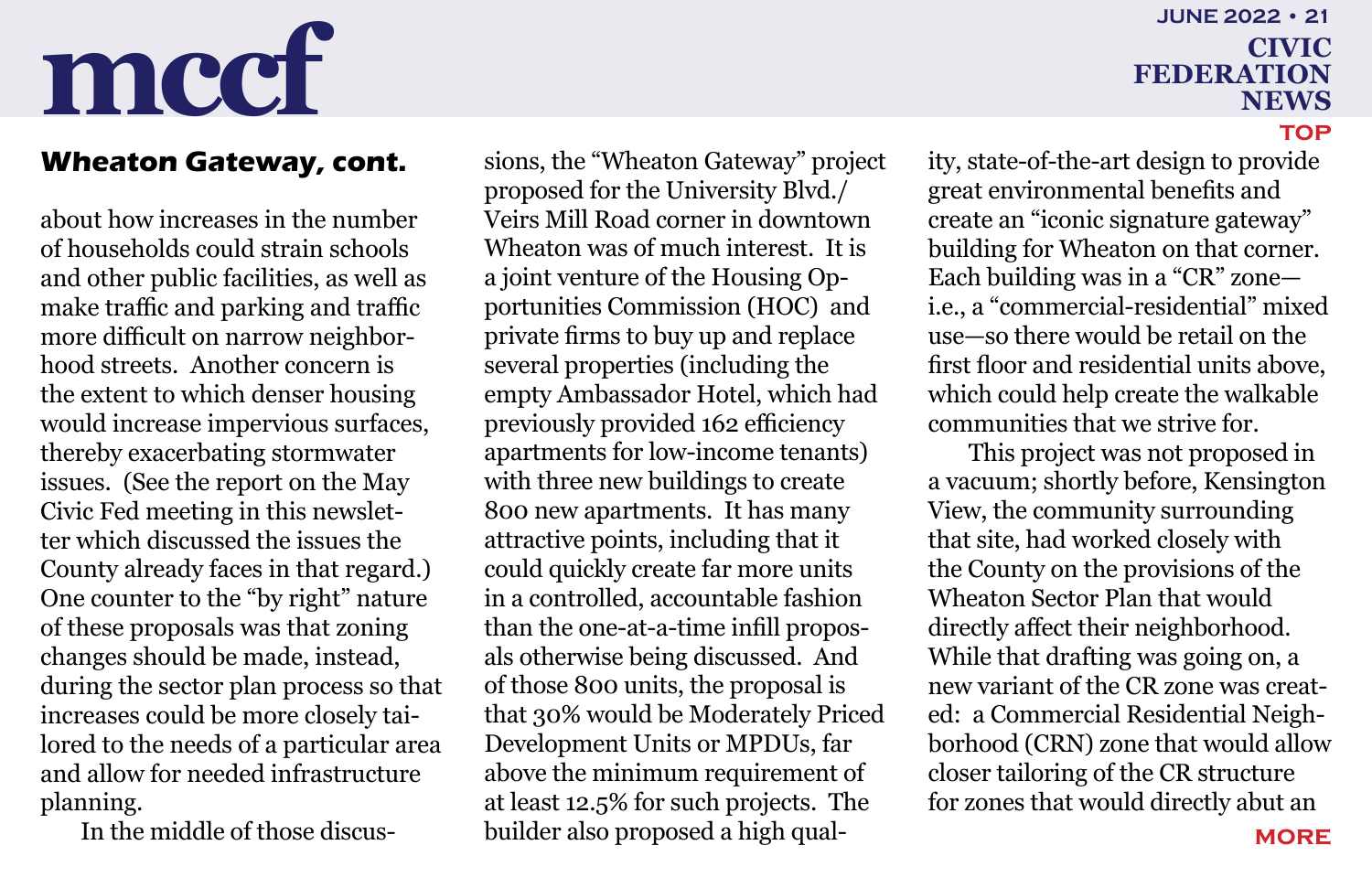### **federation news june 2022 • 22**

### <span id="page-21-0"></span>**Wheaton Gateway, cont.**

existing neighborhood. The net result of that process was that the area along East Avenue (parallel to and west of Veirs Mill) was designated as a CRN zone with a maximum height of 45 feet. That contrasted with the zoning for the areas on the main roads which were placed in standard CR zones and could be built much higher. Bottom line, Kensington View thought they were guaranteed that, at most, they would only face a four-story building.

At the same time, though, the County was also passing other legislation aimed at the same goals of allowing added density as a way to increase affordable housing. ZTA 18-06, passed in 2018, set new standards for allowing additional density based on including above-minimum numbers of MPDUs and is now incorporated

into the County's Zoning Ordinance in Chapter 59, Division 4. Although most changes were structured so to explicitly allow additional density in "optional method" developments, Section 59.4.5.2.C was written in a way that could be read to take off the limit in any zone on how much added density could be obtained. (The added density has previously been limited to the first 15% of overall MPDUs). Thus, until that change, a community facing a CRN zoned lot could have assumed they knew the maximum height limit. There is still an argument being made by Kensington View that the higher limits do still only apply in areas using optional method zoning, but it is less clear than it was.

That possible change is of great interest to neighbors of the Wheaton Gateway project which, based on the planned 30% MPDU levels,

proposes to add two extra floors (24 feet in height) to not only the two CR buildings on University and Veirs Mill (which would already be 100 tall or more) but also to the third building in the CRN zone fronting on East Avenue. That change would raise the building height there from 45 to 69 feet, more than a 50% increase! Not surprisingly, the neighborhood is concerned with that proposal and has raised questions about whether that added density was allowable in a CRN zone, particularly after the height limit for that zone was so carefully negotiated in the Sector Plan. To date, though, he Planning Board has taken the broad view of the new provisions and approved the initial sketch plan at the end of May with that added height. There are other neighborhood concerns about the project as well including the impact

#### **[top](#page-0-0)**

**[more](#page-22-0)**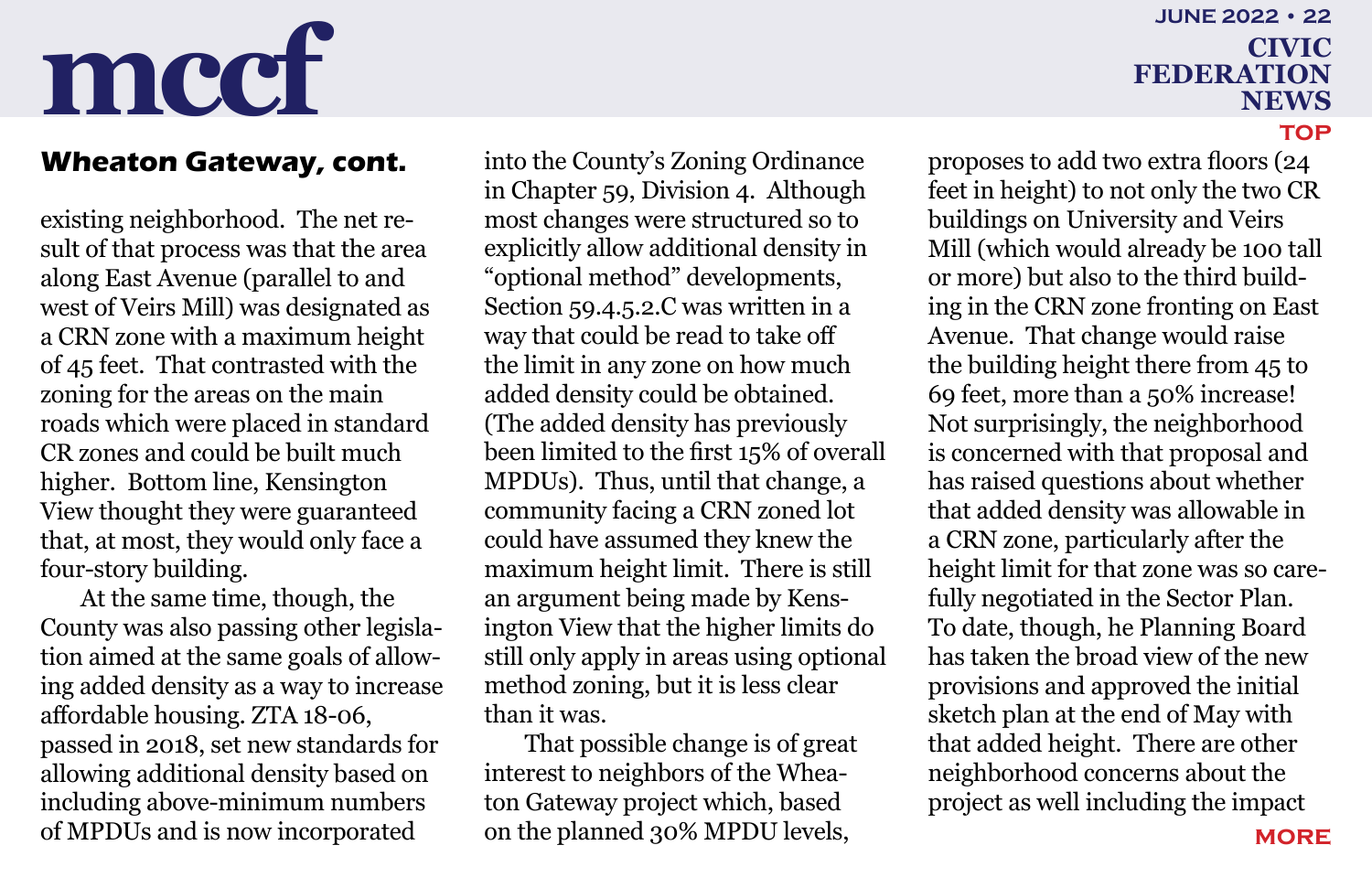### <span id="page-22-0"></span>**Wheaton Gateway, cont.**

of greatly increased traffic on East Avenue, a narrow local street that often already backs up as cars try to exit into the onrush of traffic on University Boulevard. And there are questions as well about the impact of this very large development on the already crowded neighborhood schools, but none of those issues are dealt with at this "early" stage of the planning process. And that is true even though it has been well over three years since the basic design was presented to the public.

These types of localized—but very valid—concerns are one of the most troubling and, to a large degree, insoluble problems of solve Countywide issues on a neighborhood scale. There are few who disagree with the value of providing additional housing in general, and more moderately

priced units in particular, so that all who live and work in this community can find decent housing. We probably also all agree that going out further and further to find undeveloped land to build can have adverse effects on the environment, so there is value in concentrating development in limited, already developed areas. (That said, with the sea change in work habits over the last two years arising from the impact of COVID and the rise of telework, some of those considerations may be subject to change and planners need to start taking those new facts into account going forward.)

But, when one goes from the global to the actual, the burdens of achieving those public "goods" usually falls disproportionately on a small group of neighbors. And, when they raise their concerns, they are often dismissed as mere NIMBYs.

### **federation news june 2022 • 23**

**[top](#page-0-0)**

### And, to be sure, there may be some element of that, but it is also true that those adverse impacts typically only fall on the literal back (and front) yards of an unfortunate few. Careful, attentive planning and consultations can often mitigate those impacts, but that doesn't always work. Here, the community negotiated a height limit under the Sector Plan but, if one is going to encourage additional affordable housing, it may well turn out that that limit can be overridden with little or nothing being provided to the community in return. In short, there is no easy answer in meeting the needs of both the whole and the few. The one clear need is for real attention to be paid to their valid concerns and to try to provide benefits to them to make up for what they are being asked to bear.

And, no, that's not a simple process.  $\blacksquare$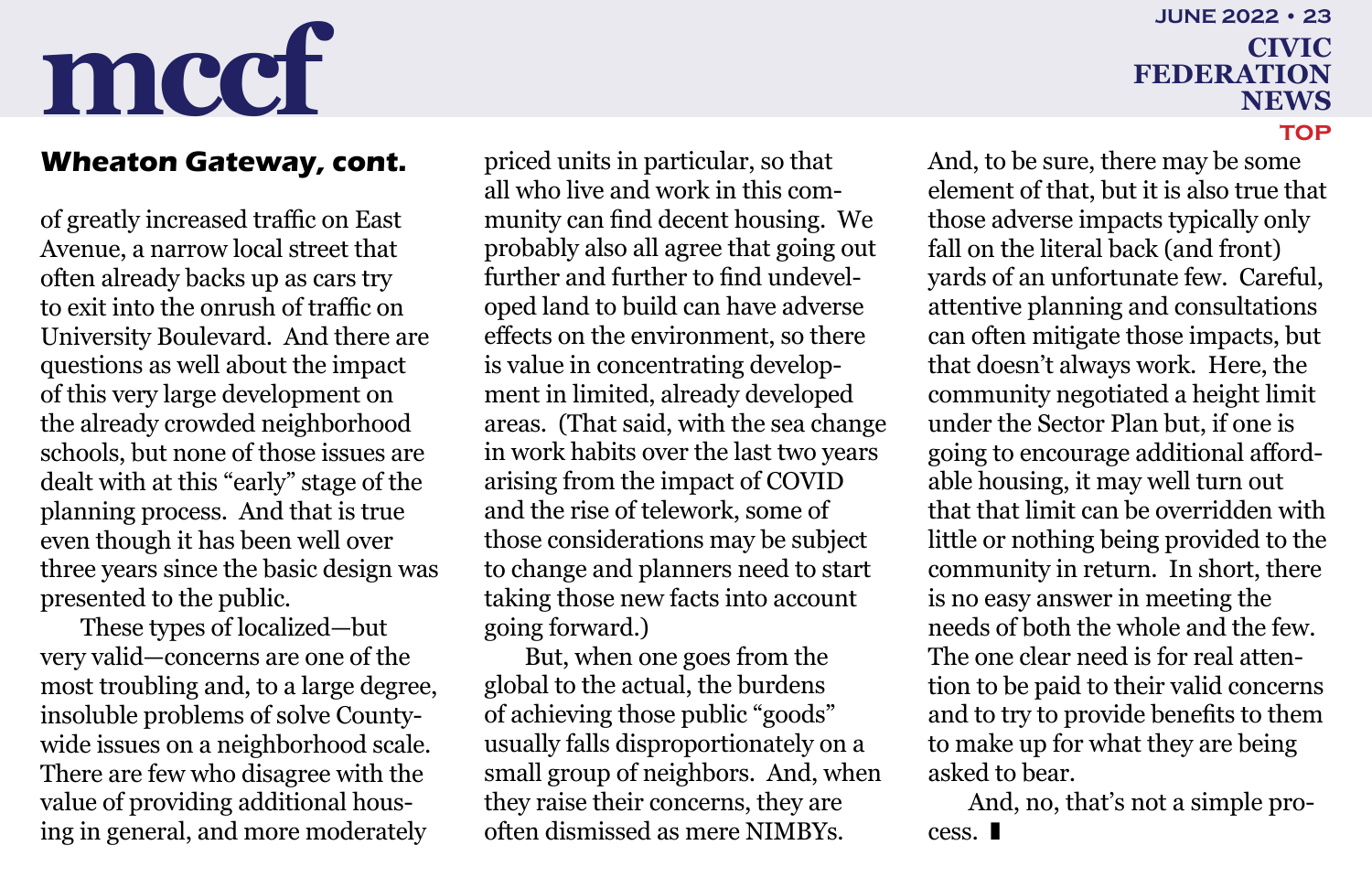### <span id="page-23-0"></span>**mccf civic reDERATION federation news june 2022 • 24**

**[top](#page-0-0)**

### **County Council Denies Funding for the Office of the People's Counsel**

After receiving hundreds of letters and petitions from residents, including live testimony and letters from MCCF, the County Council voted to deny County Executive Elrich's recommendation to restore funding to the Office of the People's Counsel (OPC). This important office was established in the County Code in 1990.

The OPC was not funded in FY 2011 due to the budget constraints resulting from the Great Recesssion. Funding for the OPC has yet to be restored, while new positions for Development Liaisons and Development Ombudsmen have been created and funded. In 2016, Councilmembers Hucker and Berliner proposed a Bill to eliminate the OPC and replace it with a public information officer. Residents fought back and that proposal failed.

The total amount of funding for the OPC is a meager \$224,598 out of a \$6.3 billion operating budget.

According to the County Code, the purpose and authority of the Office is:

*(a) Purpose. Informed public actions on land use matters require a full exploration of often complex factual and legal issues. An independent People's Counsel can protect the public interest and promote a full and fair presentation of relevant issues in administrative proceedings in order to achieve balanced records upon which sound land use decisions can be made. In addition, a People's Counsel who provides technical assistance to citizens and citizen organizations will encourage effective participation in, and increase public understand-* *ing of and confidence in, the County land use process.*

*(b) Authority; duties. To protect the public interest and achieve a full and fair presentation of relevant issues.*

Furthermore, the County Code also requires that an Advisory Group comprised of various representatives of County offices review any proposed Zoning Text Amendments (ZTAs) before introduction and that Council Staff consult with each member of the Group before writing any staff reports for ZTAs. One of the members of the ZTA Advisory Group must be from the OPC, according to the Code. As we know, dozens of ZTAs have been introduced during the time period since the OPC funding was paused, but those ZTAs were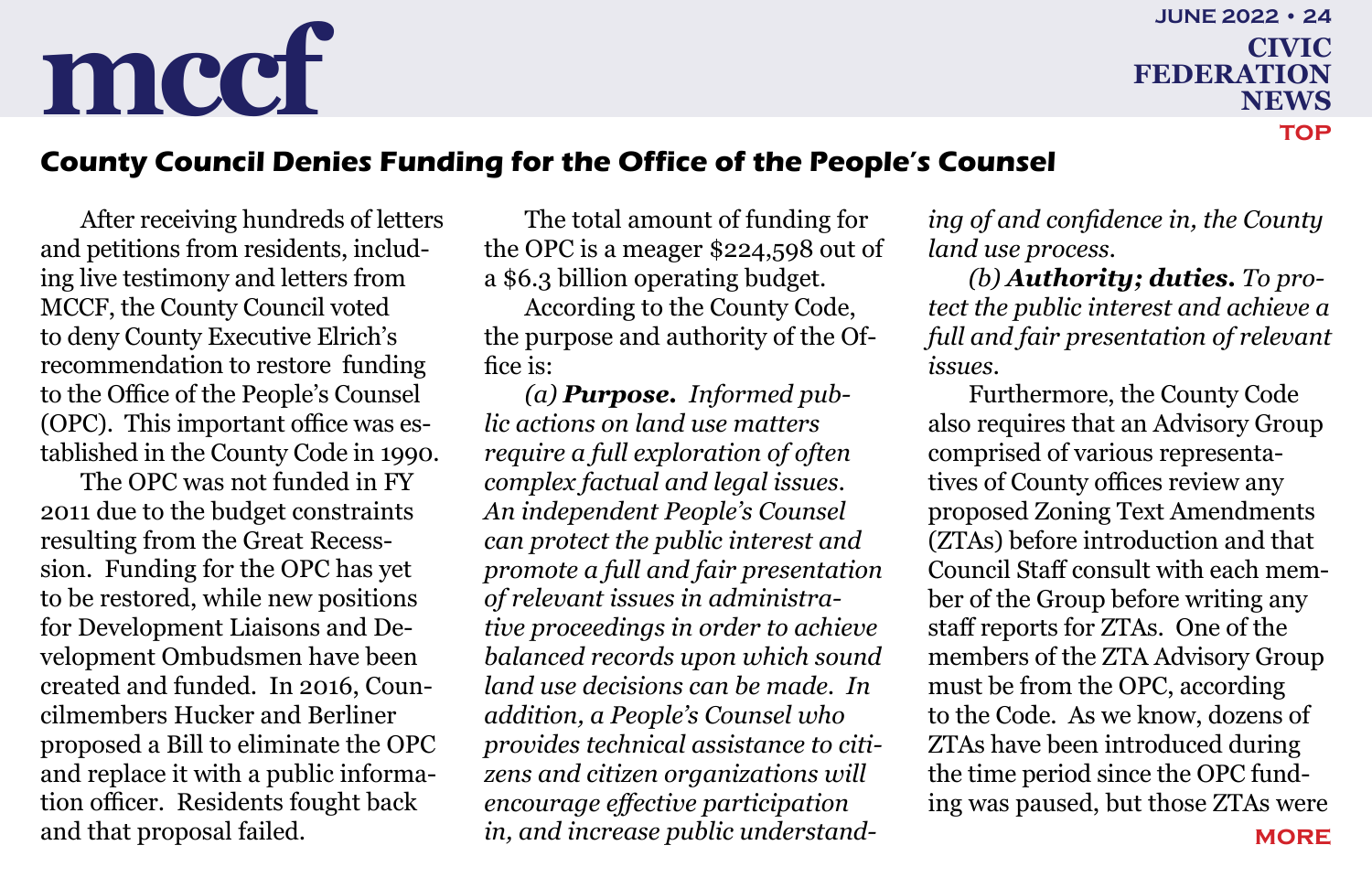## **federation june 2022 • 25**

**news**

**[top](#page-0-0)**

never reviewed by the OPC to protect the public interest.

As the MCCF has often noted, other Maryland jurisdictions—including Prince George's County, Baltimore County, Howard County, and Harford County—have successfully funded their People's Counsel positions for many years without interruption. For example, [Prince](https://www.princegeorgescountymd.gov/DocumentCenter/View/40389/Peoples-Zoning-Counsel)  [George's County provides \\$250,000](https://www.princegeorgescountymd.gov/DocumentCenter/View/40389/Peoples-Zoning-Counsel)  [for its People's Counsel.](https://www.princegeorgescountymd.gov/DocumentCenter/View/40389/Peoples-Zoning-Counsel)

After the PHED Committtee (Councilmembers Hans Riemer, Will Jawando, and Andrew Friedson) voted 3–0 on May 2 to recommend denying funding for the OPC, MCCF passed a resolution on May 9 asking the County Council to fully fund the Office of the People's Counsel [[read](http://www.montgomerycivic.org/files/20220509-MCCF-Resolution-OPC.pdf)  [resolution here\]](http://www.montgomerycivic.org/files/20220509-MCCF-Resolution-OPC.pdf) and sent a letter to the County Council on May 10, 2022,

<span id="page-24-0"></span>as they took up the FY 2023 Operating Budget [\[read letter here\]](http://www.montgomerycivic.org/files/20220510-MCCF-Letter-to-MoCo-CC-on-OPC-Funding.pdf). **OPC Not Funded, cont.** as they took up the FY 2023 Operat- of funding for this critical Office to

> Unfortunately, on May 11, the full Council voted as a Consent Agenda (no discussion) item to deny the funding for the OPC. MCCF and other community groups will continue to advocate for the restoration

help achieve balanced records upon which sound land use decisions can be made. Once funding is provided, we hope public confidence and trust in the public process will also be restored.  $\blacksquare$ 

### **Minutes of May 9, 2022, MCCF General Meeting #933**

*By Karen Cordry, Recording Sec. Due to the COVID-19 outbreak, the General Meeting was held via Zoom as a virtual meeting. A total of 17 persons attended via Zoom.*

**Call to Order:** Alan Bowser called the meeting to order at 7:33 p.m.

### **Approval of Meeting Agenda:**

Moved, seconded, and approved by voice vote. Added emergency motion for resolution regarding funding for Office of the People's Counsel.

### **Approval of April Minutes:**

Moved, seconded, and approved by voice vote.

**Treasurer's Report:** Jerry Garson reported that, since July 1, we had annual receipts of \$1,537, with \$50 in the last 30 days and total expenses of \$1,438 for a net balance of \$99. Current bank balance is \$9,088.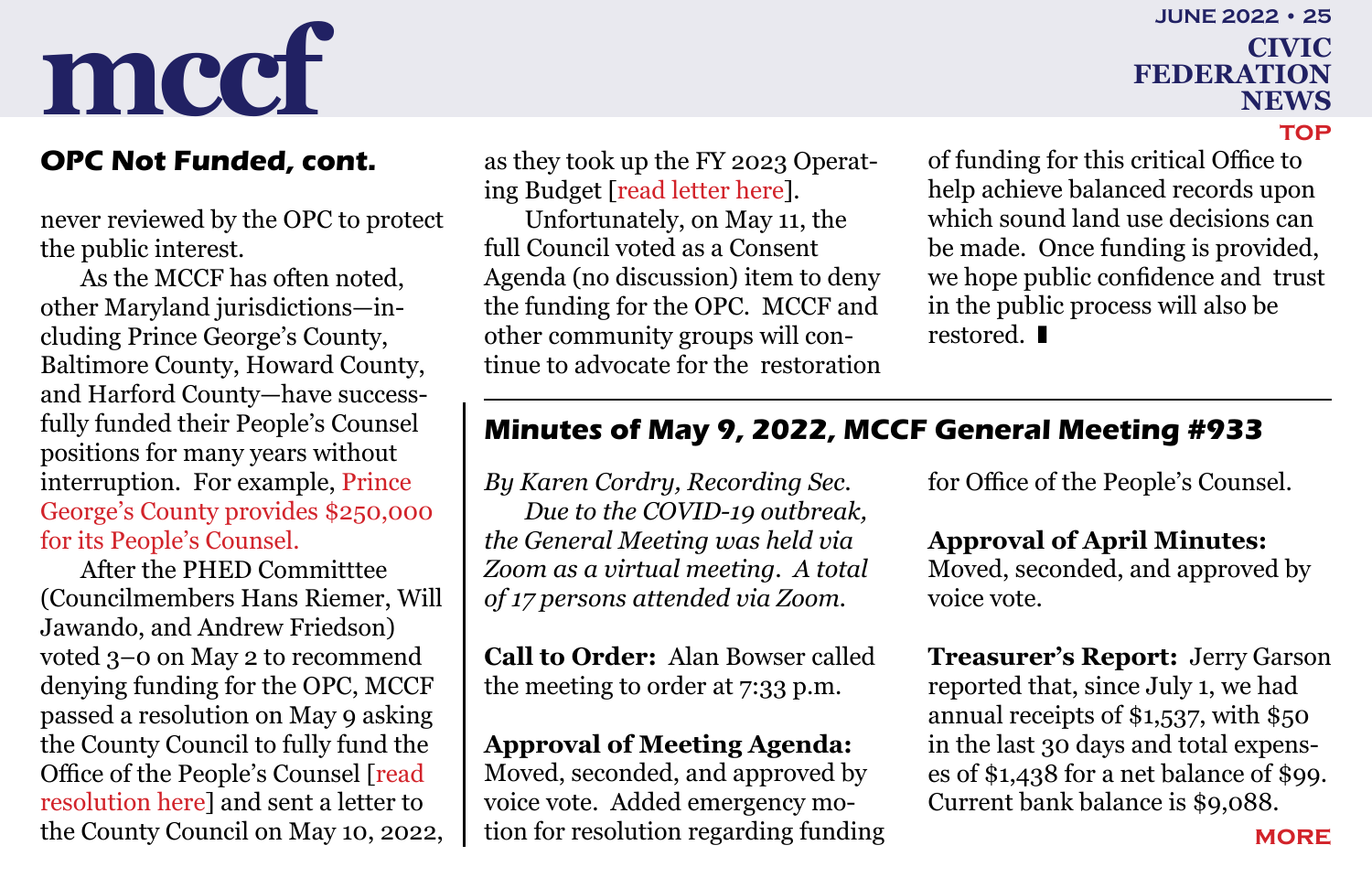### <span id="page-25-0"></span>**May Minutes, cont.**

#### **MAY PROGRAM**

Bailey Condrey and Ken Bawer were the speakers on stormwater issues. Ken is with the West Montgomery Citizens Association and is a member of the MoCo Water Resources Advisory Committee. He spoke on stream restoration projects and how they are (and mostly are not) working. [His PowerPoint is](http://www.montgomerycivic.org/files/KBawer-Stream-Restorations-Inconvenient-Truth_20220511_mccf.pptx)  [available here.](http://www.montgomerycivic.org/files/KBawer-Stream-Restorations-Inconvenient-Truth_20220511_mccf.pptx)

He asked people to urge officials to ban "stream restorations" since, while they are ostensibly being done to stabilize erosion, the projects rarely bring a stream back to a natural state and may cause more damage than cure. The more crucial task is to do upstream storm water management and deal the issue of runoff from impervious surfaces by

doing in-place retention. There were a number of questions including about experiences in PG County, and what MoCo was doing to address the stormwater issues upstream which they are starting to work on. It was noted there were areas like highway medians or road edges that could be used as retention areas. It wouldn't be cheap but it could be cheaper than constantly redoing projects. DOT and DEP need to start working together.

The rain garden landscape program for homeowners has been successful but they ran out of money last year and this year and need to increase funding. There isn't a huge amount of Council interest so this is definitely an area where increased community pressure would help, either locally or through MCCF. We can also work with the State legis-

## **federation news june 2022 • 26**

**[top](#page-0-0)**

lature to push on these issues and particularly to look at funding for small-scale solutions since engineers always tend to look at large engineering solutions. Alan Bowser suggested we should put together an MCCF position on the various options to control this runoff and look to identify supporters in the Council/State Delegation.

Bailey Condrey did an additional presentation on general environmental issues locally. The stormwater issues are one part of the larger challenge from climate change that needs to be attacked at all levels, including mircro projects, such as rain barrels, for homeowners. The Thrive proposals are pushing for more development in already dense areas but without a requirement for mandatory green practices, that can just increase the problem. It was noted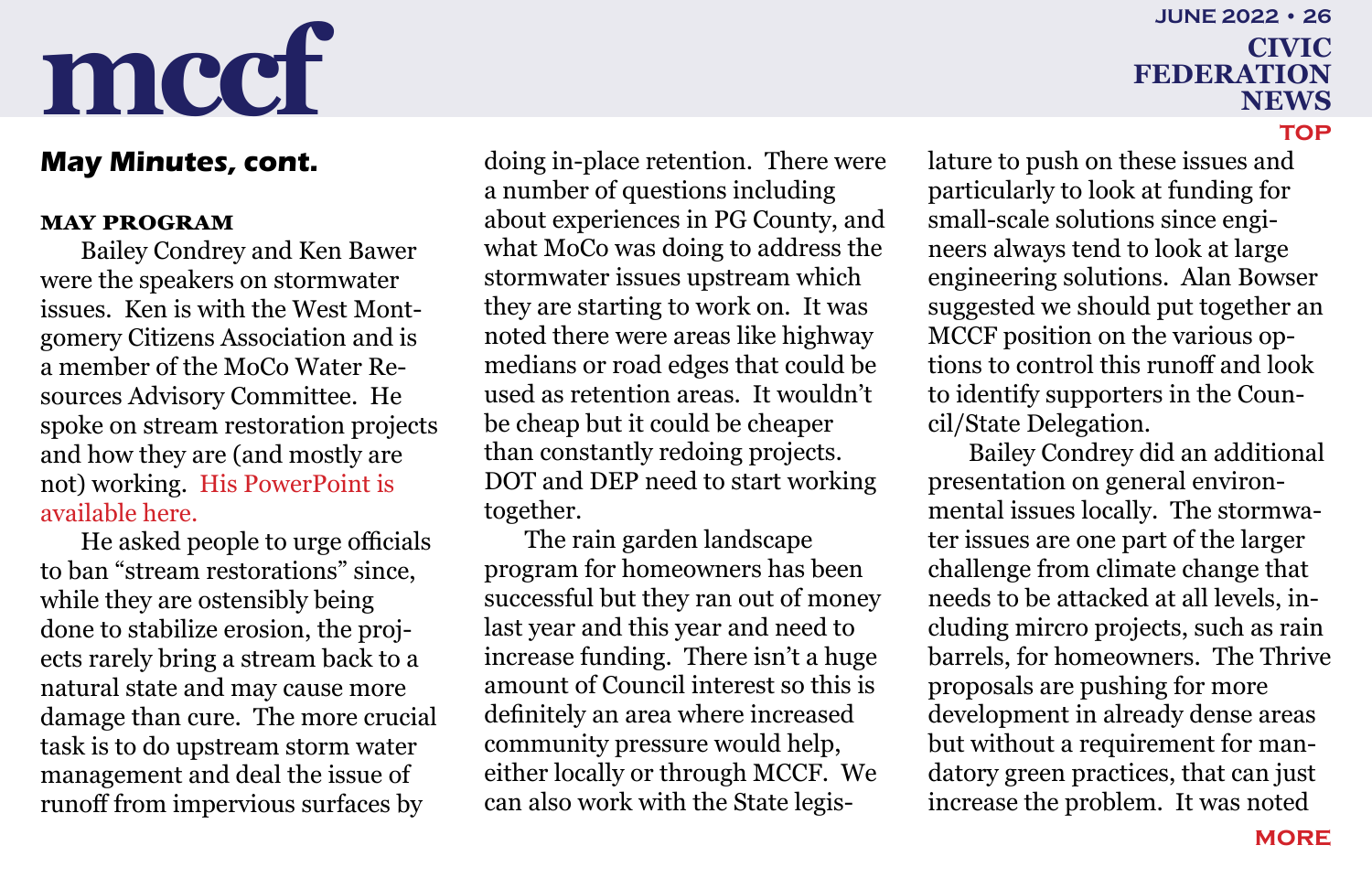there has been a significant loss of tree canopy, particularly in urban areas, with tree plantings not keeping up with tree cutting (and with loss of trees to the deer overpopulation). Alan Bowser noted discussions with Del. Lorig Chardoukian about doing a Tree Summit as a Civic Fed idea. There were other concerns expressed about the lack of clear focus in the Thrive 2050 plan on these environmental issues.

#### **RESOLUTION**

There was a motion for [resolu](http://www.montgomerycivic.org/files/20220509-MCCF-Resolution-OPC.pdf)[tion asking County Council to fully](http://www.montgomerycivic.org/files/20220509-MCCF-Resolution-OPC.pdf)  [fund Office of People's Council](http://www.montgomerycivic.org/files/20220509-MCCF-Resolution-OPC.pdf). We had taken a position in support of that change; Elrich had included it in his proposed budget but the PHED Committee recommended against the funding. The motion was sup-

<span id="page-26-0"></span>ported by members from six associations and it passed on a voice vote. **May Minutes, cont.** ported by members from six associa- gust. Council and Planning Dept.

#### **COMMITTEE REPORTS** *Legislation*

I May newsletter article on our [legislative positions;](http://www.montgomerycivic.org/files/CFN202205.pdf#page=6) some successes but some didn't pass. (Chain of custody and penalty of perjury were among those that didn't go forward. This is important enough and the language was reasonable enough that we should make a big push on this issue next year.) *Public Safety*

I It was noted that we don't have enough police officers, many can't afford to live here, and it's been hard to recruit additional officers.

### *Land Use*

I They haven't hired a consultant yet for the RE/SJ study yet, which was to be due by by the end of Auseem to be focused on the DTSS study instead and the proposal to annex 106 acres of residential area and turn it into a mixed residential/commercial area. The review process seems to be moving at a fast pace, although Elrich has raised some concerns on the matter.

#### *Transportation*

I The state is saying it's restarting the Purple Line project. It's about 4 years behind/\$2 billion over budget. This will likely cause some real disruptions as it goes forward.

#### **June Meeting**

The next meeting will be the MCCF Awards program.

**Adjournment:** Meeting adjourned at 9:34 p.m.  $\blacksquare$ 

#### **june 2022 • 27**

## **federation news**

**[top](#page-0-0)**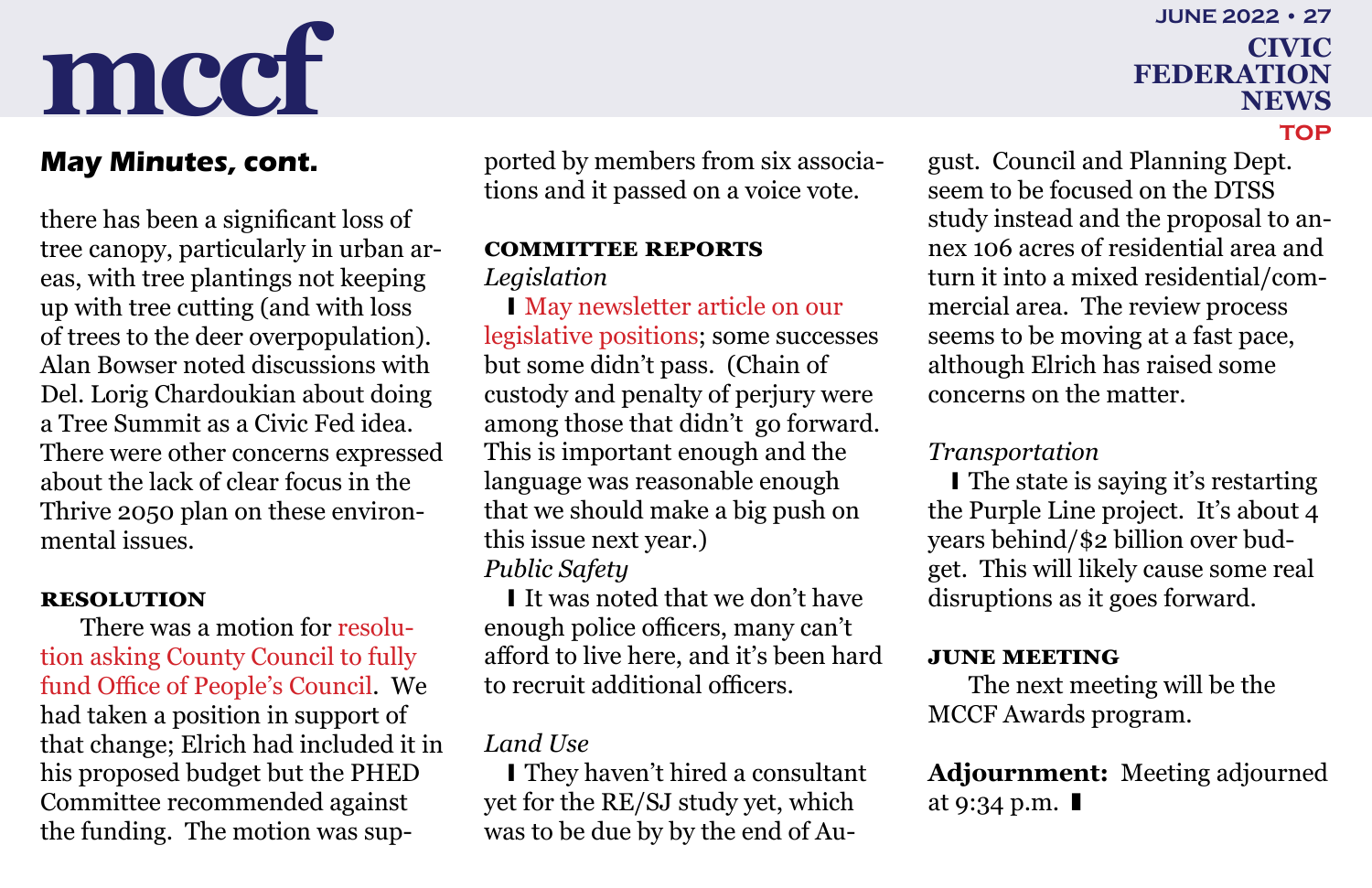**federation news june 2022 • 28 [top](#page-0-0)**

### <span id="page-27-0"></span>**Minutes of the May Executive Committee Meeting, May 19, 2022, 7:00 p.m.**

*By Karen Cordry, Recording Secretary*

**Attendance:** Alan Bowser, Jerry Garson, Karen Cordry, Joshua Montgomery; Liz Joyce. Peggy Dennis joined later.

#### **June Program**

The June Program will be on June 13 and will be the awards ceremony. There are three awards: Wayne Goldstein award for outstanding public service; the Star Cup and the Sentinel Award. There was agreement on the persons to be given the awards. We will ask U.S. Rep. Jamie Raskin to be the principal speaker for the program.

There are plaques for the Goldstein and Sentinel award winners; we will retrieve the Star Cup from

last year's winner and get it engraved with the new winner's name. We will do this program as a Zoom meeting, but will think about going back to in-person or hybrid meetings in the fall.

#### **New Officers**

We still need to recruit some additional persons to run for office starting in September, particularly for the Presidency. The election can be held in the fall but we do need to have candidates lined up by that meeting, so we welcome expressions of interest. We will revisit the issue further at the June 23 ExCom meeting.

### **Office of People's Counsel**

The Council's PHED Committee and the full Council voted to deny

funding for the Office of the People's Counsel. County Executive Elrich had recommended funding the Office at \$224,598 and MCCF testified and wrote the Council in support. [\(See story on page 24](#page-23-0)).

**Treasurer's Report:** same as for May general meeting.

### **At-Large Candidates Forum**

We will be having a forum on June 20 at 7 p.m. for at-large Council Candidates. We have asked the same two moderators to lead the discussion again.

#### **Newsletter Articles**

There was discussion about doing articles on several local land use issues and their impacts on